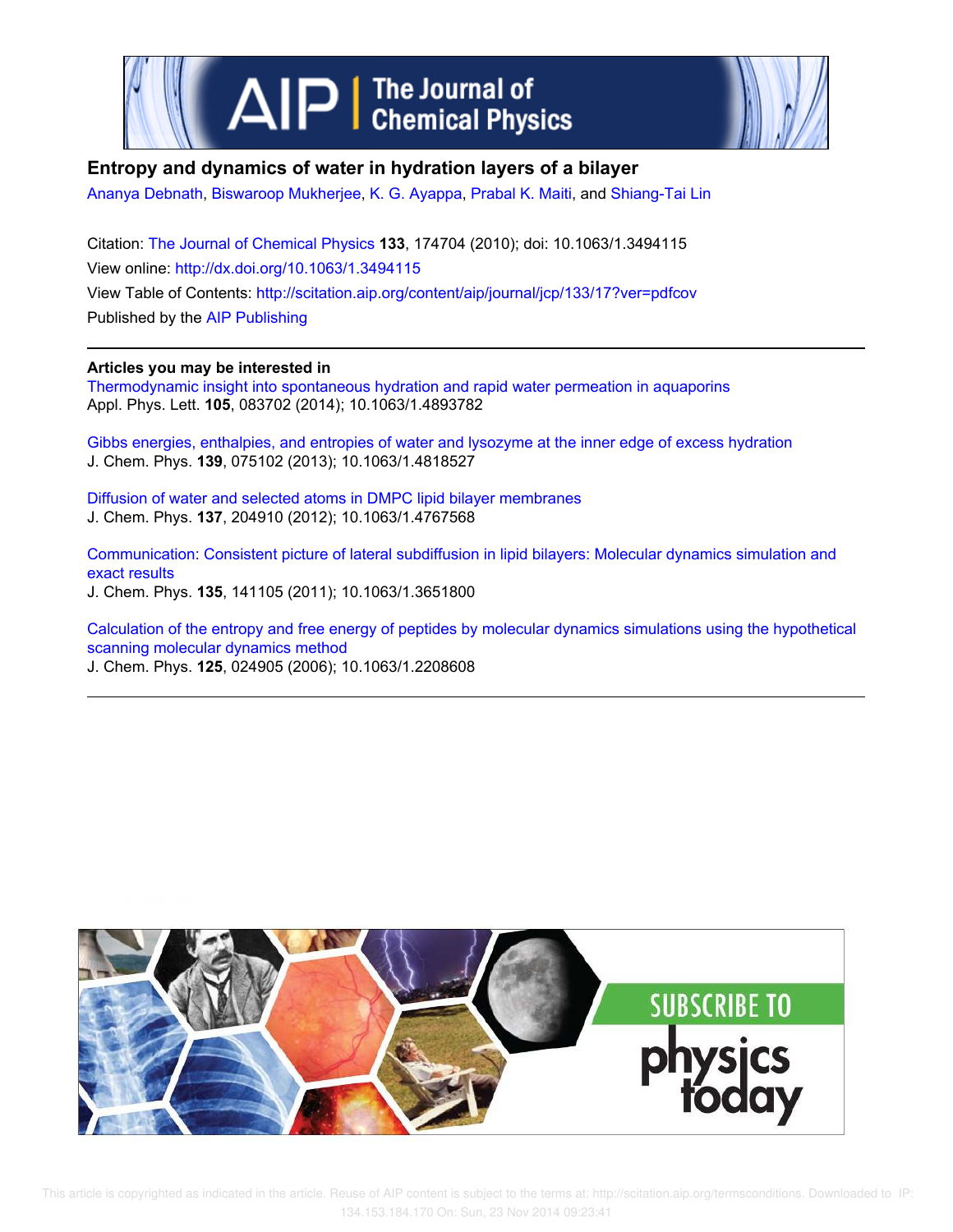# **Entropy and dynamics of water in hydration layers of a bilayer**

Ananya Debnath,<sup>1</sup> Biswaroop Mukherjee,<sup>2</sup> K. G. Ayappa,<sup>1</sup> Prabal K. Maiti,<sup>2,a)</sup> and Shiang-Tai Lin<sup>3</sup>

<sup>1</sup>*Department of Chemical Engineering, Indian Institute of Science, Bangalore 560012, India* <sup>2</sup>*Department of Physics, Centre for Condensed Matter Theory, Indian Institute of Science, Bangalore 560012, India*

<sup>3</sup>*Department of Chemical Engineering, National Taiwan University, Taipei 10617, Taiwan*

-Received 18 May 2010; accepted 7 September 2010; published online 4 November 2010

We compute the entropy and transport properties of water in the hydration layer of dipalmitoylphosphatidylcholine bilayer by using a recently developed theoretical scheme two-phase thermodynamic model, termed as 2PT method; S.-T. Lin *et al.*, J. Chem. Phys. **119**, 11792 (2003)] based on the translational and rotational velocity autocorrelation functions and their power spectra. The weights of translational and rotational power spectra shift from higher to lower frequency as one goes from the bilayer interface to the bulk. Water molecules near the bilayer head groups have substantially lower entropy (48.36 J/mol/K) than water molecules in the intermediate region (51.36 J/mol/K), which have again lower entropy than the molecules (60.52 J/mol/K) in bulk. Thus, the entropic contribution to the free energy change  $(T\Delta S)$  of transferring an interface water molecule to the bulk is 3.65 kJ/mol and of transferring intermediate water to the bulk is 2.75 kJ/mol at 300 K, which is to be compared with 6.03 kJ/mol for melting of ice at 273 K. The translational diffusion of water in the vicinity of the head groups is found to be in a subdiffusive regime and the rotational diffusion constant increases going away from the interface. This behavior is supported by the slower reorientational relaxation of the dipole vector and OH bond vector of interfacial water. The ratio of reorientational relaxation time for Legendre polynomials of order 1 and 2 is approximately 2 for interface, intermediate, and bulk water, indicating the presence of jump dynamics in these water molecules. © *2010 American Institute of Physics*. doi:10.1063/1.3494115

## **I. INTRODUCTION**

Water is a universal solvent for biologically active molecules and plays a crucial role in the formation of selfassembled structures such as reverse micelles, vesicles, and membranes. Membranes form the boundary of living cells and regulate transport in and out of the cell by providing a dynamic interface between the cellular constituents and the extracellular environment. The basic structure of the biological membrane is the lipid bilayer and the interactions between the constituent lipid molecules and water play a major role in the functioning of the membrane, stability of the bilayer, water permeation, and fusion-related repulsive forces between bilayers.<sup>1,2</sup> The presence of the heterogeneous surface of the lipid bilayer can greatly magnify the anomalous properties of water; one such property is the enhanced proton transport along the membrane surface.<sup>3,4</sup> Although the structure and dynamics of water in the vicinity of biomolecules have been investigated for several years, the problem still poses many open questions.<sup>5</sup> In this paper, we concentrate on both the dynamics and thermodynamics of water near the membrane at the molecular scale with special emphasis on the entropy of water in the hydration layer.

Water molecules in the hydration layer of biomolecules play a major role in biomolecular functionalities such as intercalation, enzyme catalysis, and molecular recognition. $6-8$ 

There are a number of investigations of the structure and dynamics of water confined in the vicinity of lipid bilayers and some recent reviews address this subject. $9,10$  There have been several reports using IR, nuclear magnetic resonance (NMR), electrical conductivity, and elastic incoherent neutron scattering (EINS) on the interaction between the bilayer head group and water in their immediate vicinity.<sup>11–13</sup> At low hydration, the fourier transform (FT)-IR spectra on the oxygen-deuterium bond (OD) stretch of deuterated water (HOD) molecules in bilayer show that the frequency is redshifted compared to the spectrum of bulk water. The redshift in the absorption spectrum is opposite to the blueshift observed in reverse micelles and Nafion membranes.<sup>11,14,15</sup> Recent ultrafast IR polarization selective pump-probe experiments $\frac{11}{11}$  indicate two major classes of water in the interfacial region of the lipid bilayer. One type of water is classified as a clathrate-like water cluster near the hydrophobic choline group and the other is proposed to be related to the hydration of water molecules mainly associated with the phosphate group. The orientational relaxation from the anisotropic decay is biexponential; the fast component is attributed to small orientational fluctuations which are insensitive to the level of hydration and the slow component is a measure of complete orientational randomization of the hydrogen bond rearrangement, explained in terms of a jump reorientation model. $<sup>1</sup>$ </sup>

Molecular dynamics studies on lipid bilayers have also shown the presence of clathrate-like shells at the choline

a)Author to whom correspondence should be addressed. Electronic mail: maiti@physics.iisc.ernet.in. FAX: (091)80-2360-2602.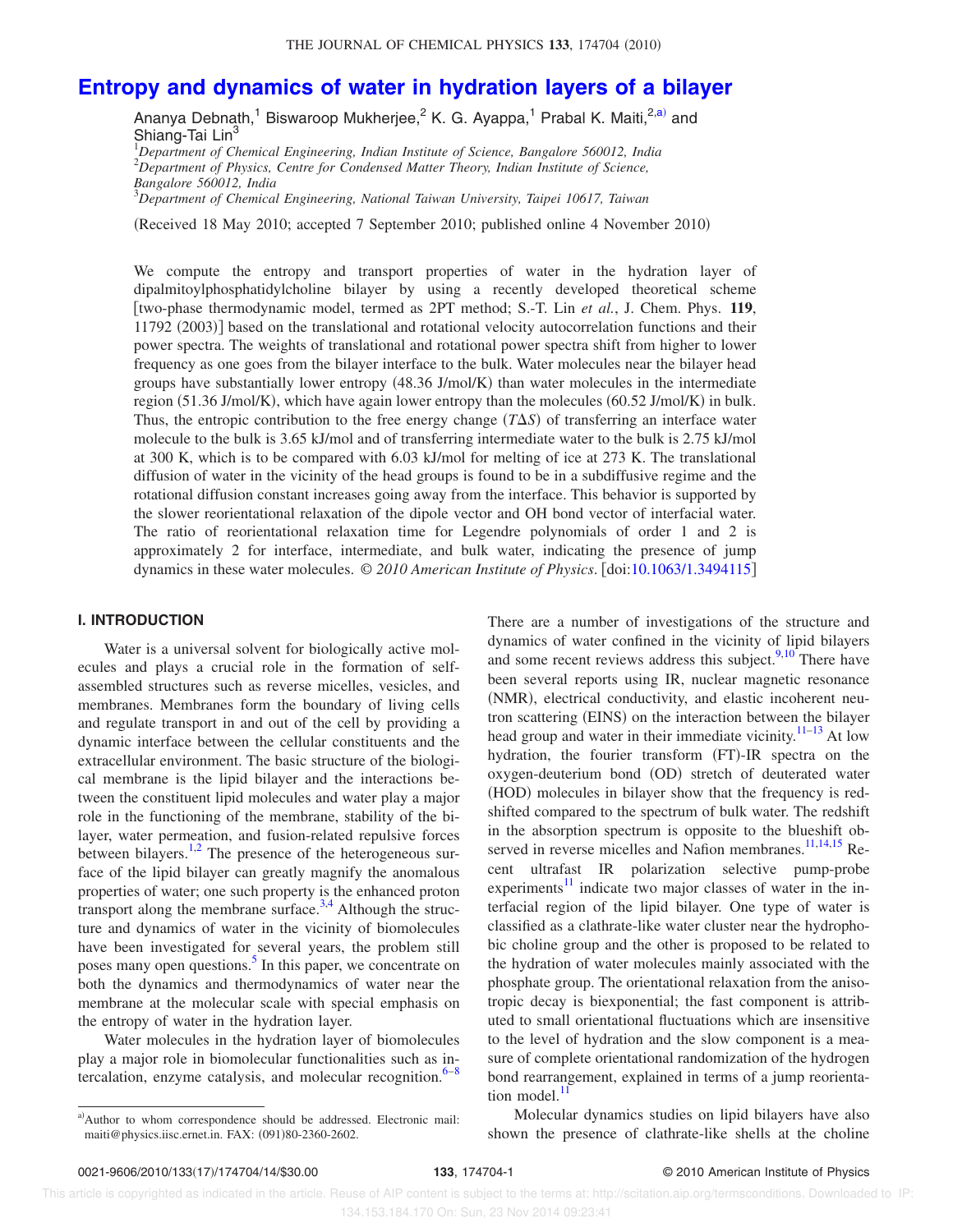head group of the bilayer.<sup>16,17</sup> The water molecules that are hydrogen bonded to each other and the double bonded oxygen atoms of phosphate groups exhibit a greater propensity to form hydrogen bonds with two water molecules. $16,18$  Molecular dynamics simulations for dimyristoylphosphatidylcholine (DMPC) bilayers attribute four hydrogen bonds to the nonester phosphate oxygens and 1.0 hydrogen bond to the  $C = 0$  group. Water bridges between the DMPC molecules were found to play an important role in stabilizing the membrane, with a majority of the water bridges formed between the nonester phosphate oxygens.<sup>17</sup> The average lifetime of these water bridges was found to be about 50 ps. In comparison, the lifetime of charge pairs formed between the phosphate and choline groups possess a lifetime of about 150 ps, while the lifetime of DMPC-DMPC pairs can range from  $0.7-1.5$  ns.<sup>4</sup> Molecular dynamics simulations for 1-palmitoyl-2-oleoyl-phosphatidylcholine (POPC) bilayers<sup>19</sup> reveal that water diffusion parallel to the bilayer plane was slower than diffusion perpendicular to the plane. Reorientational correlation times were significantly higher (320 ps) for water hydrogen bonded to the carbonyl groups when compared with water hydrogen bonded to the phosphate (157 ps) and choline (130 ps) groups. In a molecular dynamics study by Bhide and Berkowitz, $20$  the time scale of dipole reorientational decay of the interior water near the vicinity of the dioleoylphosphatidylcholine (DOPC) carbonyl group is on the order of a few tens of picoseconds. To understand the effect of head group motion on the water dynamics, correlation functions have been computed for flexible as well as the frozen lipids and the decay of water in the flexible lipid was found to slow down by a factor of 100–200 times when compared to bulk water. On the other hand, when the lipid is frozen, water relaxation is slowed down by a factor of 30–40 times, indicating coupled motion of the lipid head groups and water. A recent molecular dynamics simulation reports a reduction in orientational relaxation time as the hydration level near bilayer is reduced. $^{21}$  This is consistent with experimental data on the same system.<sup>11</sup>

Although structural and dynamical aspects of interfacial water at the bilayer have been widely investigated, for a wide variety of lipid systems, the thermodynamic properties have not received much attention.<sup>10</sup> To our knowledge, water dynamics has not been investigated for the dipalmitoylphosphatidylcholine (DPPC) bilayer which is the focus of the present study. In this paper, we focus on calculating thermodynamic quantities, such as the entropy, in conjunction with several dynamical quantities, such as the survival probability of water molecules in various regions of space, velocity autocorrelation functions (both translational and reorientational, corresponding power spectra, and the translational mean-squared displacements. We also calculate the reorientational correlation functions and the reorientational meansquared displacements to form a comprehensive picture of all the dynamical processes involved.

There are several theoretical models such as linear response theory, linear interaction energy, and protein dipole Langevin dipoles, which are used to qualitatively explore the thermodynamic properties of surface water. $22-25$  However, these methods do not include the contribution of translational

entropy to the total hydration entropy. The molecular dynamics study of water in the major and minor grooves of DNA has been recently carried out using a recently developed twophase thermodynamic model (referred to as the 2PT method) to calculate entropy. $^{26}$  The 2PT method, originally developed by Lin *et al.*<sup>27</sup> and applied to argon at different temperatures and densities, showed excellent agreement with entropies evaluated using an equation of state. The same method has been successfully applied to calculate the entropy of bulk water, $28$  water in different regions of dendrimers, $29$  and entropy of the DNA-dendrimer complex.<sup>30</sup> The value of bulk water entropy obtained from the 2PT method compares very well with other methods based on finite differences, $31$  cell theory, $32,33$  and pair correlation functions.  $34,35$  Since the 2PT method has been quite successful in predicting the entropy of argon, liquid water, water near dendrimers, and DNA, we demonstrate the versatility of the same method on a more complex system such as the water-lipid bilayer system investigated in the present paper.

In the present paper, we focus on evaluating the entropy as well as the translational and rotational dynamics of water molecules in different layers adjacent to the DPPC bilayer. In order to identify the extent of heterogeneity at the water-lipid interface, we analyze the properties of water in three different groups identified by their proximity to the phosphate group. This gives rise to three categories of water, namely, interface, intermediate, and bulk. We point out that the definition of water groups is slightly different from those used in earlier works.<sup>19–21,36,37</sup> In addition to the reorientational correlation functions, we compute the survival probabilities and the translational and rotational autocorrelation functions in the different water regimes and their respective power spectra, and analyze rotational and translational diffusion. Additionally, we also evaluate the entropy for the different water layers where contributions from the rotational, vibrational, and translational degrees of freedom to the total entropy are computed. We have also calculated the fluidicity factor of the water in these layers. The organization of the remainder of the paper is as follows: First we describe the details of the simulation method. In Sec. III we discuss our results for the survival probabilities, residence times, and dynamic and thermodynamic properties of water based on the different definitions of water regimes. A summary and conclusions are presented in Sec. IV.

## **II. SIMULATION DETAILS**

Simulations are carried out for bilayers made up of 128 DPPC molecules with 3655 water molecules. This corresponds to a fully hydrated bilayer with a *d*-spacing of 6.43 nm. The chemical formula of single DPPC molecule is shown in Fig. 1. The initial structure of lipid bilayer is taken from the previous work of Tieleman.<sup>38</sup> The simulation box length is 6.41 nm along the x and y directions and 6.43 nm along the z direction. The force-field parameters are obtained using GROMOS- $87^{39}$  with the rigid simple point charge (SPC) model for water.<sup>40,41</sup>

An NVT simulation is initially carried out for 3 ns with a time step of 1 fs at 300 K. The Berendsen temperature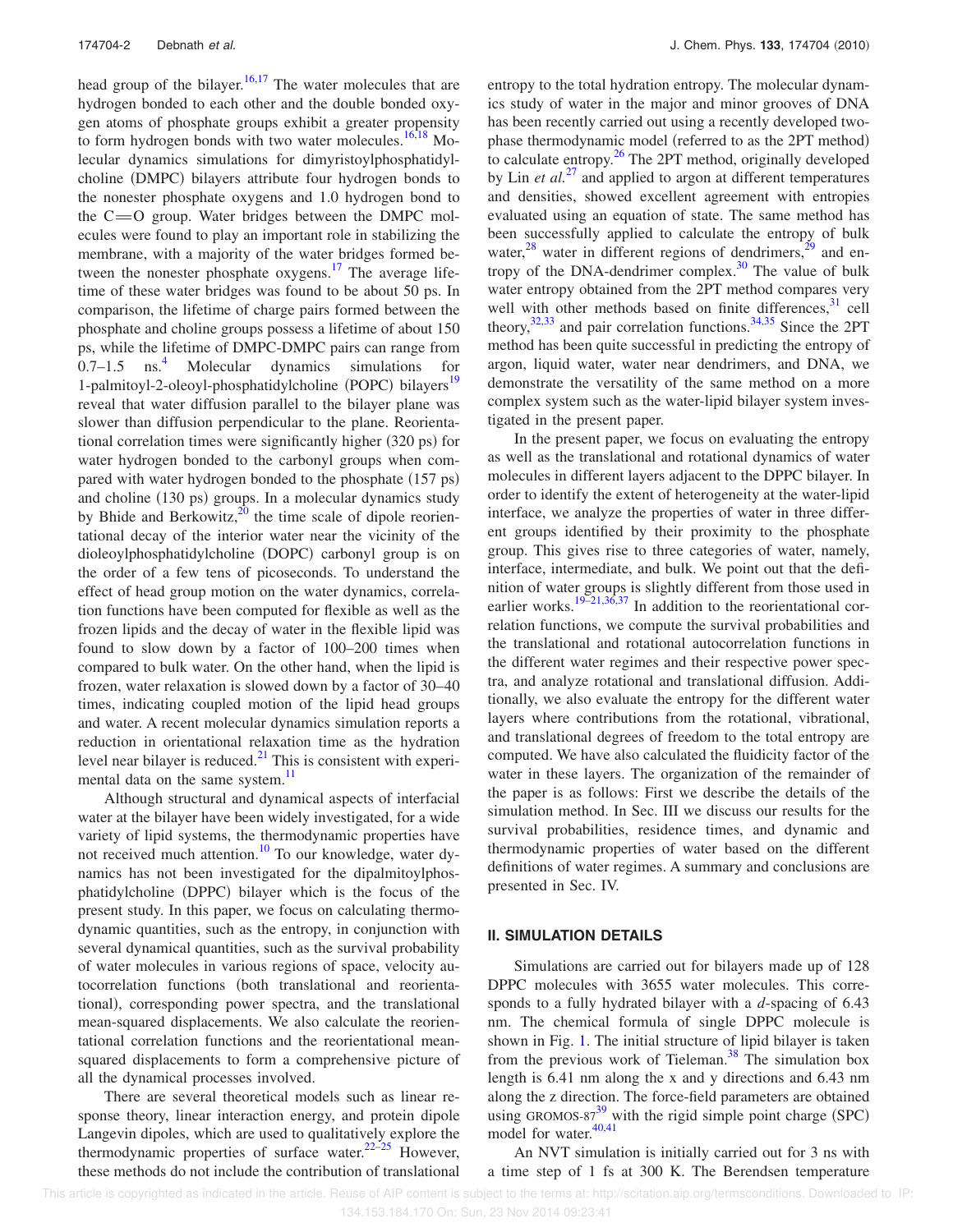

FIG. 1. Chemical formula of DPPC.

coupling method<sup>42</sup> is used with a coupling constant of 1 ps. Coulombic and van der Waals interactions were cut-off at 1.0 nm. Long-range electrostatic interactions were corrected with the particle-mesh Ewald method with a 4.0 nm grid size. Periodic boundary conditions were applied in all three directions and trajectories were collected every 2 ps. Energy, temperature, and pressure are found to be constant with time confirming equilibration. Next, five sets of trajectories of 40 ps duration are simulated and trajectories are collected every 4 fs. As observed earlier by Lin *et al.*,  $^{27}$  a time scale of 20 ps is sufficient to obtain accurate thermodynamic properties. All simulations are performed with GROMACS  $3.3.1$ .  $43.44$ 

Simulations were also carried out by adding extra water along the z direction to check the effect of hydration levels on the thermodynamic properties. In this case, we have 8663 water molecules in the system. The simulation box length was 6.4 nm along the x and y directions and 10.08 nm along the z direction.

#### **III. RESULTS AND DISCUSSIONS**

#### **A. Definition of water regimes**

We define three classes of water depending on the value of the *z* coordinates of the oxygen atoms of the water molecules near the head group-water region of the bilayer. First we compute the layer density profiles of the system as shown in Fig. 2. The different layers of water are based on the value of the *z* coordinates (perpendicular to the bilayer plane) of the water oxygen molecules. We define water molecules



FIG. 2. Density distributions illustrating the (a) interface, (b) intermediate, and (c) bulk water regimes.



FIG. 3. Equilibrated DPPC bilayer illustrating the three layers of water used in the analysis of dynamical and thermodynamical properties. Color code: (a) red and white liporice: interface water, (b) green: intermediate water, (c) red and white VDW: bulk water, blue: N head, yellow: P head, cyan: carbon, red spot: oxygen ester. For the sake of clarity, an empty space is kept between intermediate and bulk water.

whose oxygen *z* coordinates remain continuously within  $\pm 3$ Å from the phosphorous atom peak positions as interface water. The water molecules which reside continuously within 3–8 Å from the head group (nitrogen peak) position are labeled as intermediate and the molecules which reside continuously above 15 Å away from the head group peak are defined as bulk water. The three different water layers based on the above criterion are illustrated in Fig. 3. From the density distributions, water in the interface region is associated with both the nitrogen of the choline group as well as the phosphorous atom. Although the carbonyl groups are also in the same region, they are located toward the hydrophobic core of the bilayer where the water density is low. Water in the intermediate layer consists of water that has greater association with the methyl groups of choline. The pair correlation functions with the oxygen of the water molecule,  $P-O_w$  and  $N-O_w$ , are illustrated in Fig. 4. This indicates that the interfacial water consists of water around the first and part of the second hydration shell of the phosphorous atom and the first shell of water around the nitrogen atom. We assign a tag 1 to the molecule if it is found to reside in a given layer at a given time step. If the molecule is outside the given layer at any given time step, we assign the tag as 0. Only molecules that reside continuously in a given layer for 40 ps are listed and their thermodynamic and dynamical properties are evaluated.



FIG. 4. Radial distribution functions of  $g_{P\rightarrow O_{w}}(r)$  and  $g_{N\rightarrow O_{w}}(r)$  illustrating the hydration shells for phosphorus  $(P)$  and nitrogen  $(N)$ , respectively.

 This article is copyrighted as indicated in the article. Reuse of AIP content is subject to the terms at: http://scitation.aip.org/termsconditions. Downloaded to IP: 134.153.184.170 On: Sun, 23 Nov 2014 09:23:41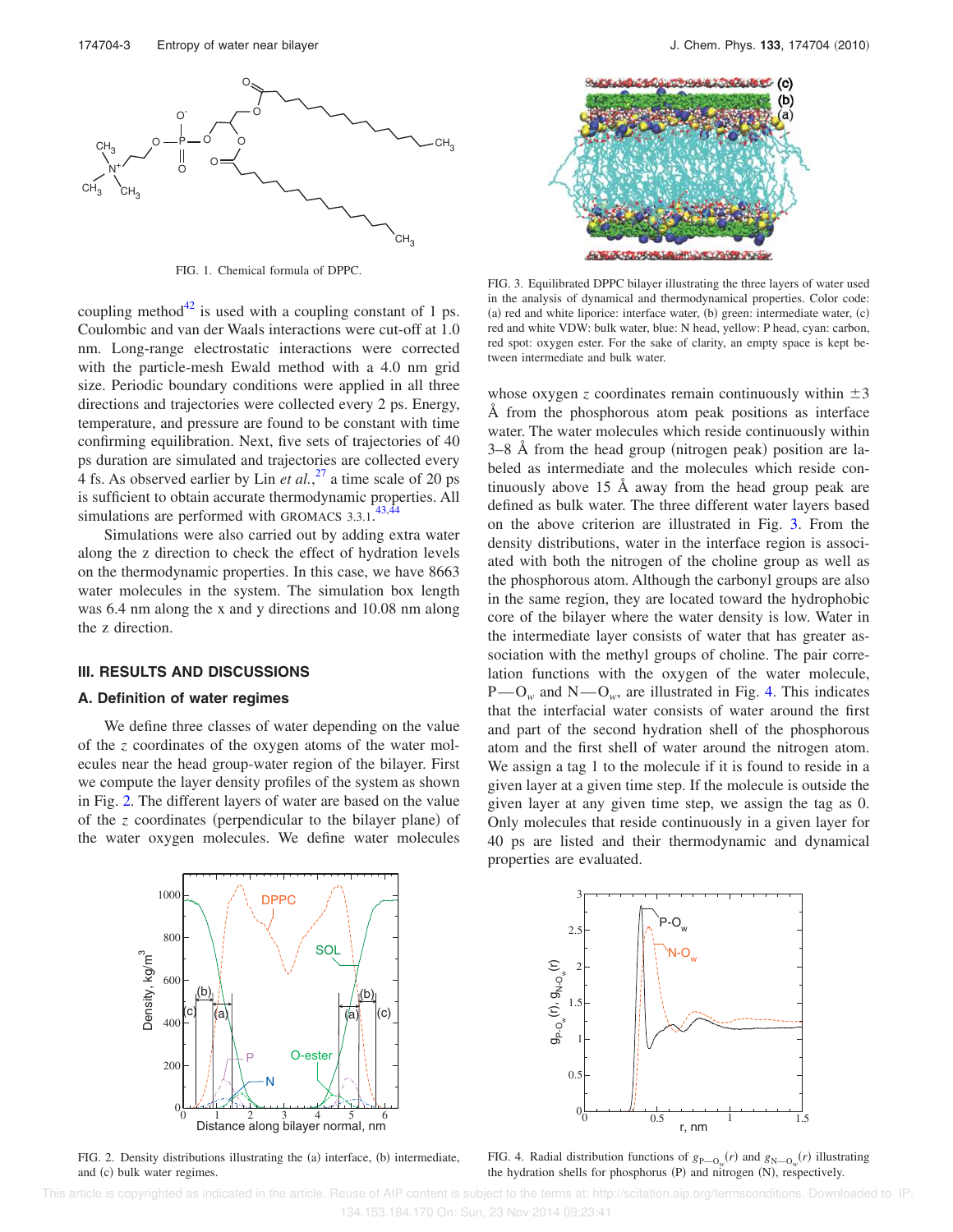## **B. Survival probability and residence time**

An important quantity characterizing the relaxation dynamics of water is the survival probability, which governs the probability of water molecules residing in a given layer. We define  $P_i^d(t)$  as the probability (either 0 or 1) of finding the  $i<sup>th</sup>$  water molecule inside layer  $d$  ( $d$ =interface, intermediate, bulk) at time  $t$  and calculate the survival probability  $S(t)$  using

$$
S(t) = \sum_{i=1}^{N} \left\langle \prod_{t_k = t_0}^{t_0 + t} P_i^d(t_k) \right\rangle.
$$
 (1)

This gives the probability that a water molecule resides continuously in layer *d* for a duration of time *t*. The summation over *i* runs over all *N* water molecules in that layer and the angular bracket denotes the average over time origin  $t_0$ . The survival probability is normalized by dividing  $S(t)$  of Eq. (1) by  $S(0)$ , i.e., survival probability at time  $t=0$ .

We evaluate the survival probabilities for two time windows. The short time window had a duration of 40 ps (sampling frequency of 1 fs) and the long time window the duration was 1 ns (sampling frequency of 2 ps). To quantify the characteristic relaxation times, we fit the normalized survival probability, i.e.,  $S(t)/S(0)$ , to a biexponential function as follows:

$$
\frac{S(t)}{S(0)} = A_f \exp\left(-\frac{t}{\tau_f}\right) + A_s \exp\left(-\frac{t}{\tau_s}\right) + y_0.
$$
 (2)

The time evolution of the normalized survival probability for different layers is shown in Fig. 5 for the 40 ps window. The corresponding residence times which are given in Table I reveal two different time scales. Generally, water relaxation has a fast component described by  $\tau_f$  at a time scale below 2 ps and a slow component described by  $\tau_s$  at a time scale above 2 ps. For interface water,  $\tau_f$  is  $1.4 \pm 0.18$  ps and  $\tau_s$  is 19.26  $\pm$  2.2 ps, whereas  $\tau_f$  for intermediate water is  $1.19 \pm 0.4$  ps and  $\tau_s$  is  $11.7 \pm 1.8$  ps. For bulk water  $\tau_f$  is  $0.30 \pm 0.03$  ps and  $\tau_s = 1.96 \pm 0.03$  ps.

The survival probabilities for the long time window of 1 ns are shown in Fig. 6 and the corresponding relaxation times are given in Table II. The results indicate that all the molecules in the interface layer exit within 600 ps. The value of  $\tau_f$  is 18.04  $\pm$  1.8 ps and  $\tau_s$  is 102.9  $\pm$  8.79 ps for the interface water, whereas the corresponding values are  $8.18 \pm 2.4$  and  $27.6 \pm 5.0$  ps for the intermediate water layer.

The fast relaxation  $(\tau_s)$  from the 1 ns analysis corresponds to the slow relaxation  $(\tau_f)$  from the 40 ps analysis. These times (as listed in Tables I and  $\text{II}$ ) are well within statistical deviations. It should be noted that there are three types of relaxations: a fast relaxation within 2 ps (local vibration, an intermediate relaxation in the range of 10 ps (reflecting the domain environment/confinement), and a long relaxation of 100 ps (residence time). The fast relaxation is common and similar in all the regimes, which corresponds to the time scale of the vibration in a temporary cage formed by the neighboring molecules. The fast relaxation mode  $(\tau_f)$  increases from 0.3 ps for bulk water to 1.19 ps for intermediate water to 1.4 ps for interface water (shown in Table I), indicating a drastic slowing down of water crossing or vibrating



FIG. 5. Survival probability of water in the three different layers of the bilayer (black solid line) evaluated for a duration of 40 ps. The red circles show the fitted data. The residence times obtained from the data fitted to a biexponential  $[Eq. (2)]$  for (a), (b) and (c) are shown in Table I.

near the bilayer head groups. The different  $\tau_f$  for different layers is a strong indication of a very distinct environment near the bilayer head group. The slow mode of the relaxation time also increases from 1.96 ps for bulk water to 11.7 ps for intermediate water and 19.26 ps for interface water. For a given time window, the differences reflect the level of heterogeneity in the vicinity of the bilayer. Since the interface water is expected to be dominated by water that is hydrogen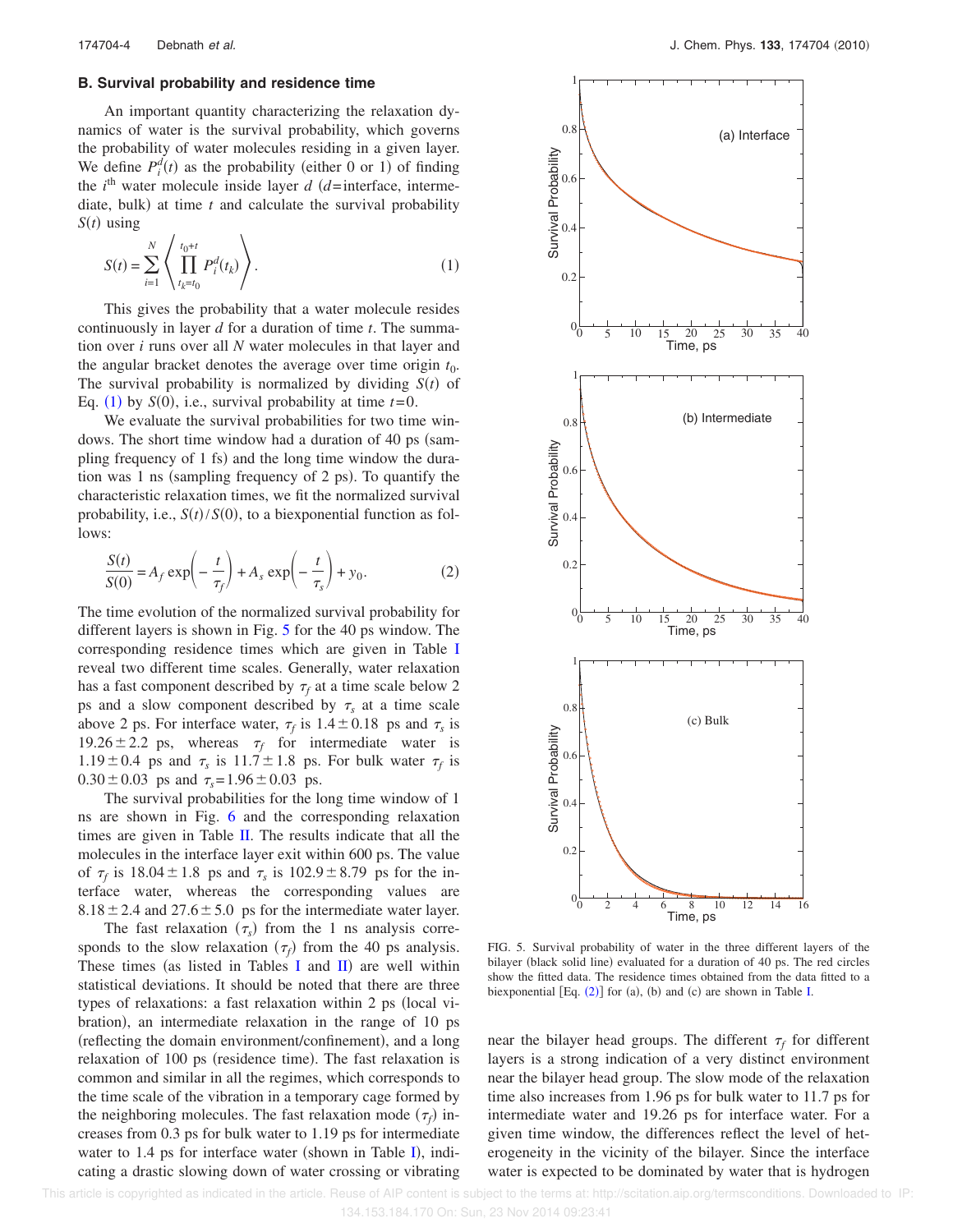TABLE I. Residence times for water in three different hydration layers of the bilayer (Fig. 3) analyzed over a 40 ps time window. The residence time increases for both the slow and fast modes from bulk water to intermediate water to interface water. Correlation coefficients for all the cases are  $\geq 0.99$ .

|              |                 | $\tau_{\scriptscriptstyle{f}}$ |                 | $\tau_{s}$      |
|--------------|-----------------|--------------------------------|-----------------|-----------------|
| System       | $A_f$           | (p <sub>S</sub> )              | $A_{\rm c}$     | (ps)            |
| Interface    | $0.22 \pm 0.01$ | $1.4 \pm 0.18$                 | $0.53 \pm 0.03$ | $19.26 \pm 2.2$ |
| Intermediate | $0.22 \pm .03$  | $1.19 \pm 0.4$                 | $0.69 \pm 0.02$ | $11.7 \pm 1.8$  |
| Bulk         | $0.17 \pm 0.01$ | $0.30 \pm 0.03$                | $0.82 \pm 0.01$ | $1.96 \pm 0.03$ |

bonded with the phosphatic group and the water bridges therein, it is likely that the smaller time scale of about 20 ps is related to the average lifetime of the water bridges near the phosphatic group, which have been reported to lie between  $30$  and  $70$  ps for POPC lipids.<sup>19</sup> The relaxation time constants for intermediate water indicate a more loosely bound environment associated with the choline groups where clathrate-like water structures have been proposed.<sup>11,45</sup>

Since the survival probabilities have fully decayed to zero, the slow component  $\tau_s$  is a measure of residence time of water molecules within a specific layer. Though the relaxation time depends on the volume and surface area of different layers, the comparison of corresponding results provide insight into the differences between the dynamically distinct environments in the three layers.



FIG. 6. Survival probability of water in two different layers of the bilayer (black solid line) evaluated for a duration of 1 ns. The red circles show the fitted data. The residence times obtained from the data fitted to a biexponential  $[Eq. (2)]$  are shown in Table II.

TABLE II. Residence times for water in three different hydration layers of the bilayer analyzed over a 1 ns window. The residence time increases for both slow and fast modes from bulk water to intermediate to interface water. Correlation coefficients for all the cases are  $\geq 0.99$ .

| System       | $A_f$           | $\tau_{\scriptscriptstyle{f}}$<br>(p <sub>S</sub> ) | $A_{s}$         | $\tau_{s}$<br>(ps) |
|--------------|-----------------|-----------------------------------------------------|-----------------|--------------------|
| Interface    | $0.45 \pm 0.01$ | $18 \pm 1.8$                                        | $0.47 \pm 0.06$ | $102.9 \pm 8.8$    |
| Intermediate | $0.37 \pm 0.06$ | $8.18 \pm 2.4$                                      | $0.59 \pm 0.09$ | $27.6 \pm 5.0$     |

#### **C. Dynamical properties of water**

To detect the changes in the dynamical signatures of water in different layers, we compute the translational and rotational velocity autocorrelation functions (VACFs), as well as their power spectra or density of states (DOS) which are Fourier transforms of the corresponding VACFs. The power spectrum  $g(v)$  is related to the autocorrelation function  $C(t)$  through the Fourier transform

$$
g(\nu) = \frac{2}{kT} \lim_{\tau \to \infty} \int_{-\tau}^{\tau} C(t) e^{-2\pi i \nu t} dt.
$$
 (3)

If  $C(t)$  is replaced by the mass weighted VACF, which we denote as  $C_T(t)$ , obtained using the center of mass velocity,  $v_i(t)$  of water molecules, then the translational power spectrum  $g^T(v)$  is obtained. If  $C(t)$  is the moment of inertia weighted angular VACF, i.e.,  $C_R(t)$ , then the rotational power spectrum  $g^R(\nu)$  is obtained. The molecular center of mass weighted VACF is given by

$$
C_T(t) = \sum_{i=1}^{n} m_i \langle v_i^{CM}(t) \cdot v_i^{CM}(0) \rangle,
$$
 (4)

where  $m_i$  is the mass of *i*th molecule and *n* is the number of molecules included in the summation. Similarly, the moment of inertia weighted angular VACF is given by

$$
C_R(t) = \sum_{j=1}^{3} C_{Rj}(t) = \sum_{j=1}^{3} \sum_{i=1}^{n} I_{ij} \langle \omega_{ij}^{CM}(t) \omega_{ij}^{CM}(0) \rangle, \tag{5}
$$

where  $I_{ij}$  and  $\omega_{ij}$  are the *j*th principle moment of inertia and angular velocity of water molecule *i*. The integral  $g^T(v)$  or  $g^R(\nu)$  over the whole frequency range ( $\nu$ =0 to  $\infty$ ) yields the total degrees of freedom 3*n* of the system, where *n* is the number of molecules used in the summation of respective autocorrelation functions in Eqs.  $(4)$  and  $(5)$ . *n* is determined from the list of the molecules which reside continuously in different layers.

The translational and rotational diffusion constants are obtained from corresponding zero frequency density of states,  $g_T(\nu=0)$  or  $g_R(\nu=0)$ , using

$$
D_T = \frac{kTg^T(\nu = 0)}{12mn} \tag{6}
$$

and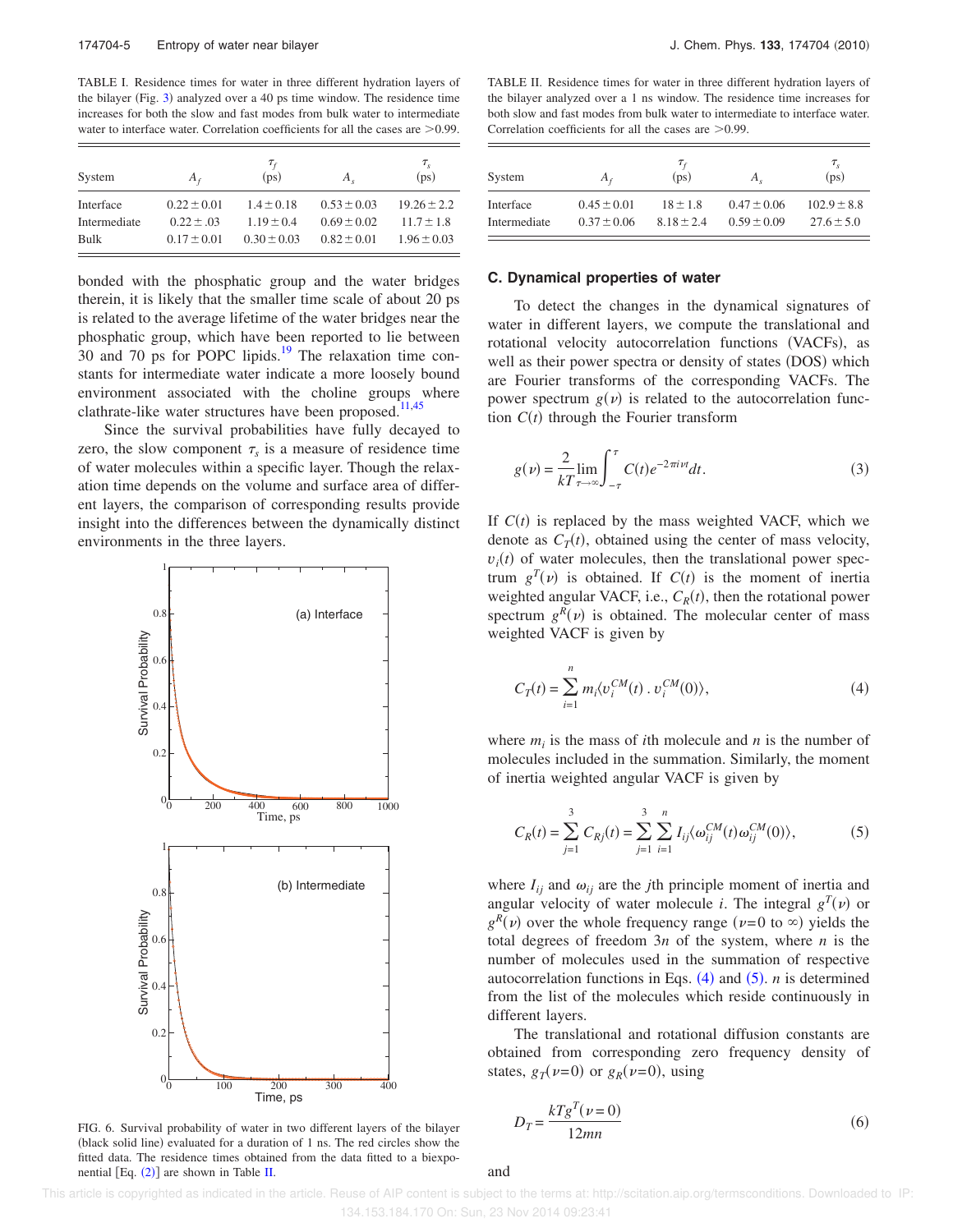

FIG. 7. (a) Translational and (b) rotational velocity autocorrelation functions of water molecules for the three hydration layers.

$$
D_R = \frac{kT \sum_{j=1}^3 g_{R_j}(\nu = 0)}{4n \sum_{j=1}^3 I_j}.
$$
 (7)

Since all the spectra are normalized by the number of molecules, the integrated density of states is equal to the translational or rotational degrees of freedom, which is three.

The translational and rotational VACF are shown in Figs.  $7(a)$  and  $7(b)$ , respectively. The change in the evolution of the VACF from the interface to bulk can be clearly seen in both the translational and rotational VACF. For the translational VACF, the first difference is the presence of well defined negative minima for VACFs in the intermediate and interface regions, with the depth of the minima as well as the intensity of the oscillations increasing for water in the interface. Negative regions in the VACF are associated with reversals of the particle velocity due to collisions with the surrounding molecules. The deeper negative minima in the intermediate and interface regions reveal the presence of a sterically restricted environment associated with the phosphorous and nitrogen groups of DPPC, respectively. Qualitatively similar trends have been observed for water in the hydration layers of proteins.<sup>46</sup> Despite these deviations, at intermediate times the VACFs corresponding to the different regimes decorrelate within 1 ps. Water in all three regions relax in a similar manner at the very short time scales  $(< 0.01$  ps) and this is also revealed in the similarities be-



FIG. 8. Averaged (a) translational and (b) rotational power spectra of water molecules. Color code: black: bulk water, blue: intermediate water, red: interface water.

tween the translational power spectra at high frequencies [Fig.  $8(a)$ ]. The corresponding translational power spectra are shown in Fig.  $8(a)$ . The first low frequency peak which arises from the forces in the immediate vicinity or first shell neighbors of the water molecule is distinctly blueshifted going from the bulk toward the interface. We observe a blueshift of 22 cm−1 in going from bulk to interface water and 15 cm−1 from bulk to intermediate water in the librational peak position of translational power spectra, suggesting that water in the interface is the most tightly bound when compared with water in the intermediate or bulk regions. Another interesting observation is the presence of a shoulder at 200 cm<sup>-1</sup> due to O—O vibration [Fig. 8(a)] for bulk water, which weakens for water toward the interface. The higher value of  $g_T(0)$  from interface to bulk indicates the increase in translational mobility going from the interface to bulk.

The rotational VACF also reveal similar qualitative signatures of a highly constrained environment in the interface and intermediate regions. The rotational VACF displays well defined oscillations in the interface and intermediate regions when compared to bulk water. More pronounced blueshifts in the librational peak position of rotational spectra are observed [see Fig.  $8(b)$ ] as one goes from bulk to interface water (by 81 cm<sup>-1</sup>) and from bulk to intermediate water (by 54 cm<sup>-1</sup>). Similar to the translational DOS at zero frequency, the rotational DOS at zero frequency  $g_R(0)$  also reveals higher rotation diffusion for the bulk water when com-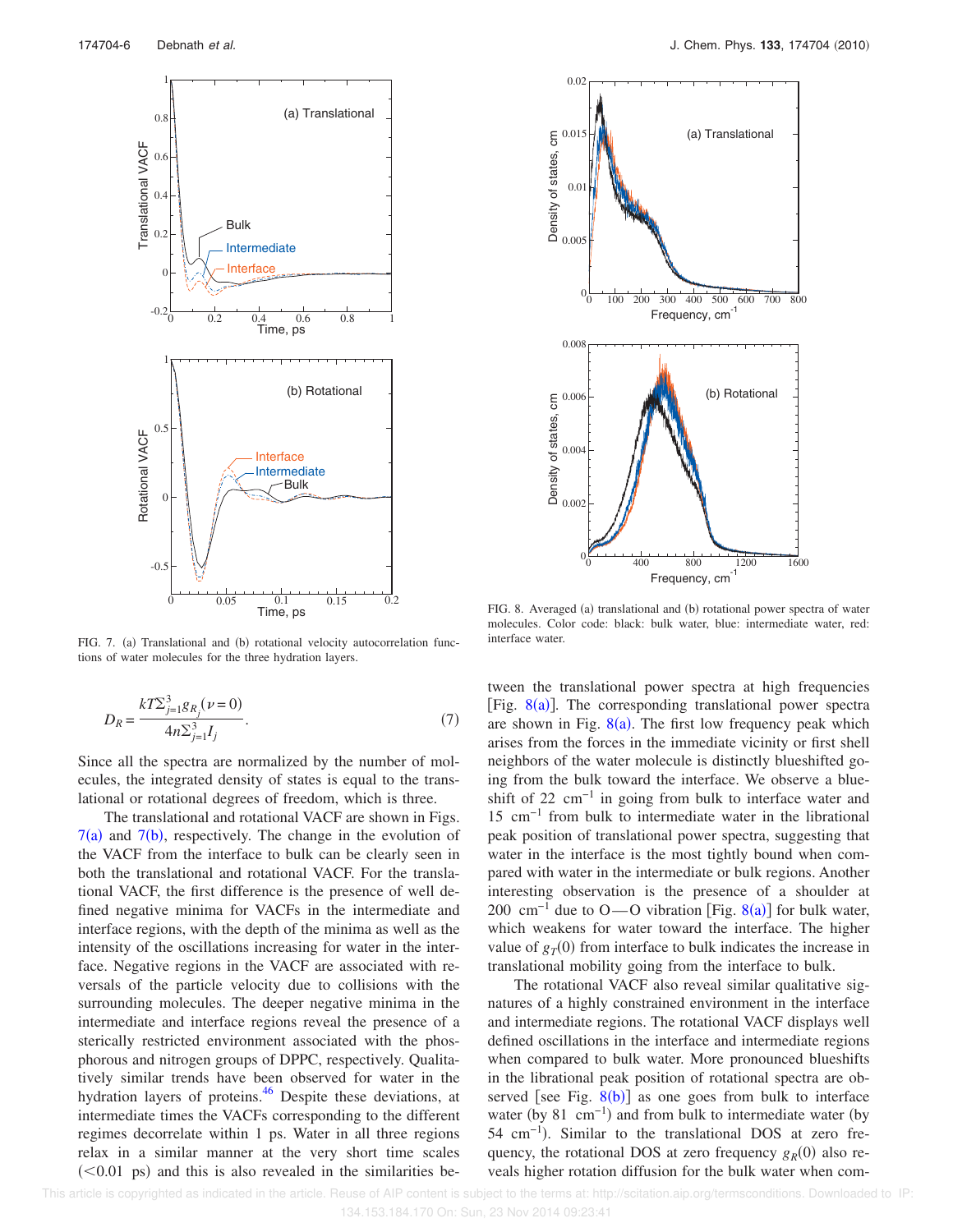pared with the intermediate and interface waters. The trends observed in both the translational VACFs and their corresponding power spectra are qualitatively similar to the trends observed in previously reported work on water in the major and minor grooves of  $DNA.<sup>26</sup>$ 

The translational mean square displacement (MSD) of the water molecules in the three layers are calculated using

$$
\langle r^2(t) \rangle = \frac{1}{N} \sum_{i=1}^N \langle [r_i(t+t') - r_i(t')]^2 \rangle_{t'}, \tag{8}
$$

where  $t$  is the time difference,  $t'$  is the time origin, and  $N$  is the number of water molecules. The angular bracket indicates the average over time origins. As the water molecules will exchange their coordinates among three layers with time, we first calculate the number of water molecules which continuously reside in a specific layer for the total simulation time. The number of time origins, as well as the number of water molecules available for averaging in each layer, decrease as one goes to longer time differences *t* due to the finite life time in each layer. In order to improve the statistics, the reported MSDs are averaged over five independent data sets. At the longest time differences for which the MSD has been reported in this work, the numbers of molecules in the interface, intermediate, and bulk regions are approximately 100, 40, and 200, respectively. The MSD plots for the three layers in different directions are shown in Fig. 9. The fit of the plots with a function  $At^{\alpha}$  indicates that the translational diffusion for interface water is slower than the intermediate water, which is again slower than the bulk water. The fitted values show that initially in the subpicosecond timescale (within 40 fs) water molecules in all the three layers exhibit ballistic behavior (value of  $\alpha$  is equal to 2). At longer times, within 5–6 ps, water molecules are in the diffusive regime for bulk water, but in subdiffusive regimes for intermediate and interface water (Table III). The diffusion constant for the bulk water in this region is  $4.11 \times 10^{-5}$  cm<sup>2</sup>/s which is similar to the reported values of the self-diffusion constant for SPC water  $3.6 - 5.2 \times 10^{-5}$  cm<sup>2</sup>/s.<sup>41</sup> It is critical to determine the exponent of the temporal scaling of the MSD (particularly for short time windows) before one extracts a diffusion coefficient. Since water exhibits subdiffusive behavior in the intermediate and interface layers, we did not attempt to extract a diffusion constant in these layers.

To understand the influence of the lipid head groups on the orientational behavior, we have calculated the reorientational correlation function for the water molecules that continuously reside in three layers. Traditionally, the Debye model has been used to understand the reorientational relaxation of water. This picture assumes that the reorientation proceeds by a multitude of small angular steps. Recently, this traditional picture has been significantly amended by the results obtained using MD simulations,  $47-50$  which reveals contrary to the long standing belief that water molecules reorient with a combination of diffusion and large amplitude angular jumps. As a result this process is nondiffusive. Several other investigations have tried to understand the reorientational behavior of water molecules under confinement and in the pres-



FIG. 9. Mean square displacement for water in three layers. The dotted lines show the fittings for initial subpicosecond region (within 40 fs) and for picosecond region (within  $1-6$  ps).

ence of solute molecules in the light of these nondiffusive jump processes. The general consensus that emerges is that these angular jumps are a very generic feature of a molecule such as water. The presence of confinement, in most cases, primarily alters the jump rates (not the mechanism) depending on the strength of interaction between water and its immediate neighborhood.<sup>21,51-58</sup>

To characterize the reorientational relaxation of the dipole moment vector, one calculates the *l*th order correlation function given by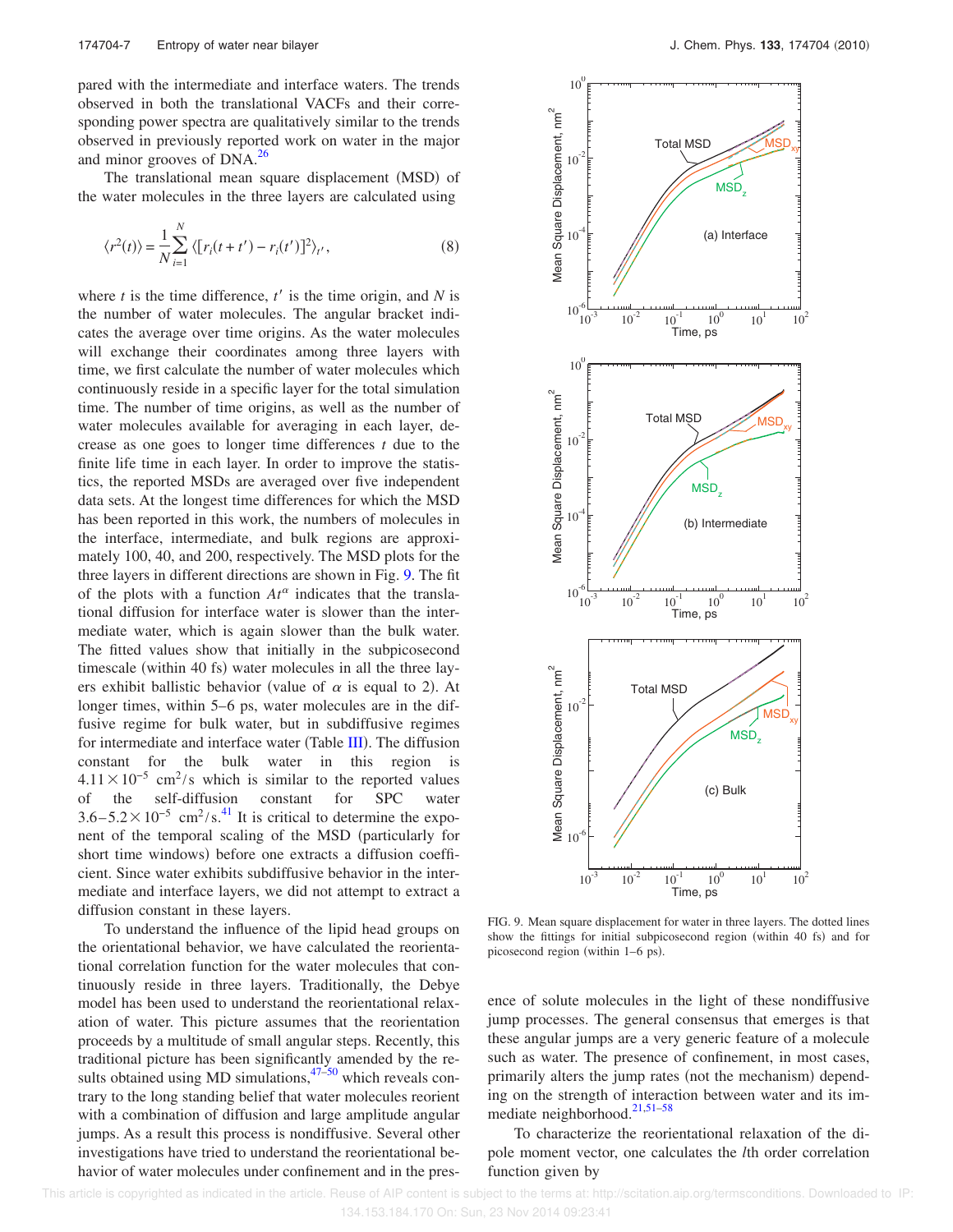TABLE III. The values of  $\alpha$  from fitting of translational mean square displacement of water with function  $At^{\alpha}$  in three different layers for the ps region (within 1–6 ps). This shows a diffusive region for bulk layers, whereas subdiffusive regions for intermediate and interface layer. Correlation coefficients for all the cases are  $>0.99$ .

| Layers       | $\text{MSD}_{\text{rv}}$ | MSD, | $\rm MSD_{tot}$ |
|--------------|--------------------------|------|-----------------|
| Interface    | 0.6                      | 0.4  | 0.6             |
| Intermediate | 0.7                      | 0.7  | 0.7             |
| Bulk         | 0.9                      | 0.9  | 0.9             |

where  $P_l$  is the *l*th order Legendre polynomial. As the reorientational correlation function of dipole moment vector can be probed experimentally with NMR, IR, fluorescence depolarization, and the optical Kerr effect,  $59-61$  we first consider the dipole moment autocorrelation functions calculated for the first order Legendre polynomial  $C^1_\mu(t)$  and for the second order Legendre polynomial  $C_{\mu}^2(t)$  using Eq. (9), with  $\mathbf{e}_i^{\alpha}(t)$  as the dipole moment vector. Later we calculate the OH bond vector correlation function for  $l = 1$  and  $l = 2$  with  $\mathbf{e}_i^{\alpha}(t)$  as the OH bond vector and show that the behavior is qualitatively consistent with that of the dipole vector.

The time evolution of the first and second order correlation functions of the dipole vector for interface, intermediate, and bulk water are shown in Figs.  $10(a)-10(c)$ , respectively. The figures show that the decay of the correlation function for interface and intermediate water does not reach zero within the sampling time window of 40 ps. The nonzero orientational correlation indicates an orientational preference of the dipole of water in the interface region due to the presence of the zwitterionic lipid head group. The decay for intermediate water molecules are faster compared to that of interface water molecules as the water in this layer are away from the head groups. The correlation of bulk water decays to zero indicating a nondirectional configuration. $47$ 

The orientational relaxation time is determined by fitting the normalized correlation function to the following function:

$$
C_{\mu}^{l}(t) = A_0 \exp\left(-\frac{t}{\tau_0^{l}}\right) + A_1 \exp\left(-\frac{t}{\tau_1^{l}}\right) + A_2 \exp\left(-\frac{t}{\tau_2^{l}}\right)
$$
  
+  $A_3,$  (10)

where  $l=1,2$ . This functional form contains an additional constant term  $A_3$  to quantify the orientational preference of the water molecules. As discussed above, the fitted value of the constant term continually decreases as one goes from the interface to the bulk-like water. As the water layer which is 15 Å away from the head group peak is bulk-like, not really bulk water, there seems to be the presence of a very small net polarization (the value of  $A_3$  shown in Table IV is very small and non zero). For bulk water,  $A_1$ ,  $A_2$ , and  $A_3$  reduces to zero. The fitted parameters for all the three different layers are presented in Table V. The three time scales obtained for interface and intermediate layers confirm three different relaxation processes in the system. The three time scales can be ordered as fast  $(\tau_0)$ , intermediate  $(\tau_1)$ , and slow relaxation  $(\tau_2^l)$ , with  $\tau_2^l > \tau_1^l > \tau_0^l$ . The fast relaxation occurs on the time scale of a few hundreds of femtoseconds, the  $\tau_1^j$  occurs on



FIG. 10. Reorientational correlation function  $C^l_\mu$  for dipole moment vector for *l*=1,2.

the time scale of 3–12 ps, and the  $\tau_2^j$  occurs on the time scale of 24–100 ps depending on the specific layer. According to a recent explanation, water molecules near a bilayer or surfactants exhibit three relaxation time scales. $62$  The fast relaxation  $\tau_0^j$  is due to librational motion, the intermediate  $\tau_1^j$  is explained as the rotational relaxation of restricted motion inside a cone, and  $\tau_2^j$ , the third relaxation, is the relaxation of the cone.  $21,63,64$ 

We compare the relaxation time of the interface and intermediate water with the corresponding values of the bulk water. As bulk water has only two characteristic relaxation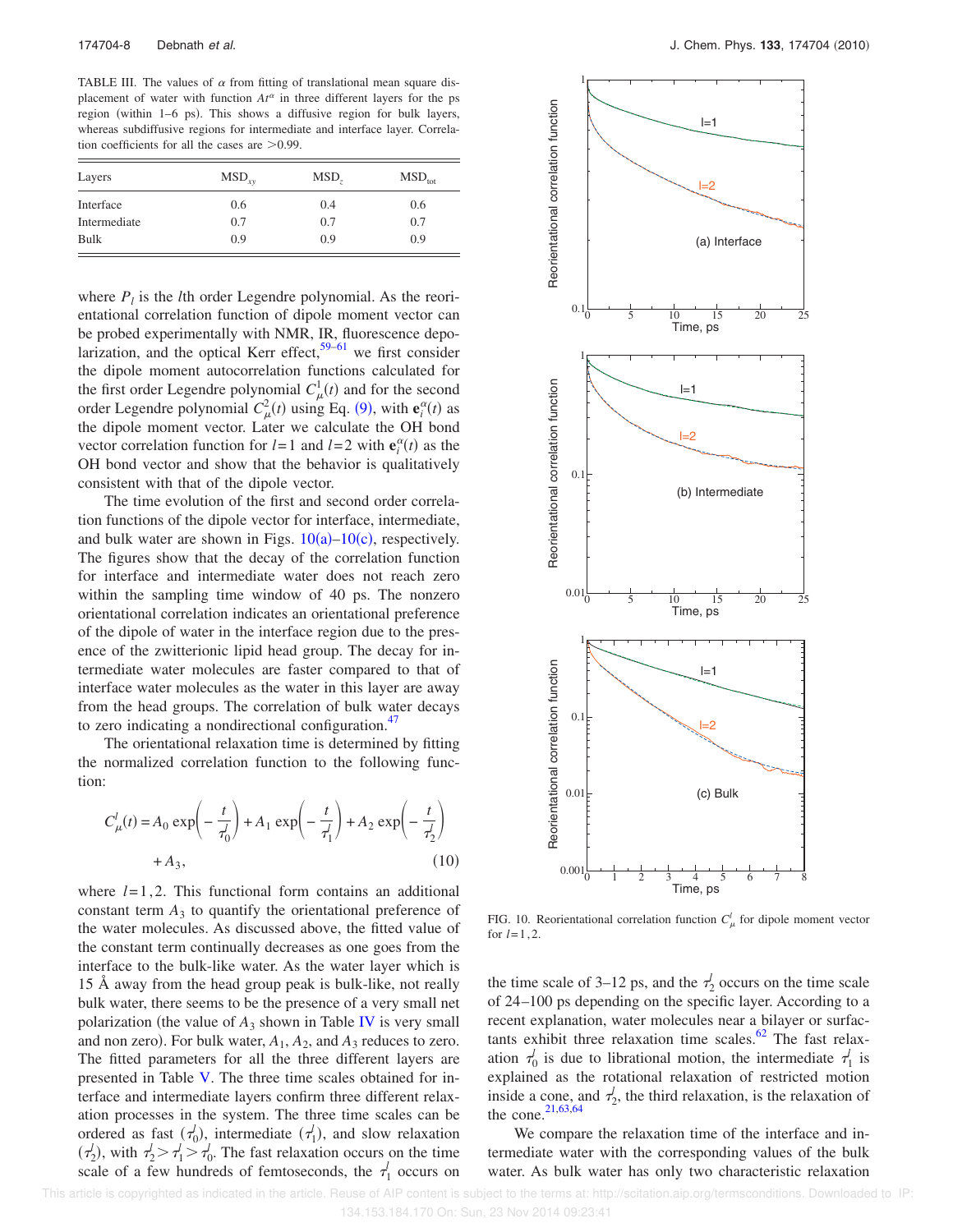TABLE IV. Multiexponential fitting parameters for  $C^l_{\mu}(t)$  calculated for water molecules continuously residing in different regions. For each case, the amplitudes are listed consecutively starting from  $A_0$  and  $n=0$ . The relaxation time increases from bulk to intermediate to interface water. The ratio of  $\tau_2^1/\tau_2^2$  is  $\approx$  2 for interface, intermediate, and bulk water, indicating the presence of jump dynamics in these regions. The correlation coefficients for all the cases are  $>0.99$ .

|       | Region       | Amplitude | $\tau_n^l$<br>(ps) | $\eta_l$<br>(ps) |
|-------|--------------|-----------|--------------------|------------------|
| $l=1$ |              | 0.1       | 0.28               |                  |
|       |              | 0.19      | 6.82               | 17.33            |
|       |              | 0.26      | 25.02              |                  |
|       |              | 0.41      |                    |                  |
|       | Interface    |           |                    |                  |
| $l=2$ |              | 0.22      | 0.1                |                  |
|       |              | 0.16      | 1.1                | 9.2              |
|       |              | 0.39      | 12.52              |                  |
|       |              | 0.17      |                    |                  |
| $l=1$ |              | 0.08      | 0.1                |                  |
|       |              | 0.3       | 3.1                | 12.68            |
|       |              | 0.38      | 20.26              |                  |
|       |              | 0.17      |                    |                  |
|       | Intermediate |           |                    |                  |
| $l=2$ |              | 0.3       | 0.18               |                  |
|       |              | 0.3       | 2.4                | 5.78             |
|       |              | 0.24      | 10.00              |                  |
|       |              | 0.09      |                    |                  |
| $l=1$ |              | 0.81      | 3.16               |                  |
|       |              | 0.07      |                    |                  |
|       | <b>Bulk</b>  |           |                    |                  |
| $l=2$ |              | 0.62      | 1.53               |                  |
|       |              | 0.01      |                    |                  |

TABLE V. Multiexponential fitting parameters for  $C_{OH}^{l}(t)$  calculated for water molecules continuously residing in different regions. The relaxation time increases from bulk to intermediate to interface water. The ratio of  $\tau_2^1/\tau_2^2$  is 1.2–1.7 for interface, intermediate, and bulk water, indicating the presence of jump dynamics in these regions. The correlation coefficient for all the cases are  $>0.99$ .

|       | Region       | Amplitude | $\tau_n^l$<br>(ps) | $\eta_l$<br>(ps) |
|-------|--------------|-----------|--------------------|------------------|
| $l=1$ |              | 0.07      | 0.4                |                  |
|       |              | 0.11      | 3.99               | 16.97            |
|       |              | 0.47      | 20.01              |                  |
|       |              | 0.30      |                    |                  |
|       | Interface    |           |                    |                  |
| $l=2$ |              | 0.18      | 0.12               |                  |
|       |              | 0.16      | 1.75               | 12.77            |
|       |              | 0.45      | 16.69              |                  |
|       |              | 0.15      |                    |                  |
| $l=1$ |              | 0.12      | 0.99               |                  |
|       |              | 0.3       | 7.23               | 10.84            |
|       |              | 0.34      | 14.03              |                  |
|       |              | 0.17      |                    |                  |
|       | Intermediate |           |                    |                  |
| $l=2$ |              | 0.18      | 0.41               |                  |
|       |              | 0.24      | 2.50               |                  |
|       |              | 0.32      | 9.31               | 6.39             |
|       |              | 0.01      |                    |                  |
| $l=1$ |              | 0.86      | 3.7                |                  |
|       | <b>Bulk</b>  |           |                    |                  |
| $l=2$ |              | 0.50      | 2.12               |                  |

times, we compare the longer time decay of bulk water with the average time decay of the longer relaxation time scales for the interface and intermediate water using following function suggested by Bhide and Berkowitz: $20$ 

$$
\eta_l = \frac{A_1}{A_1 + A_2} \tau_1^l + \frac{A_2}{A_1 + A_2} \tau_2^l. \tag{11}
$$

The above definition assumes that the first component  $(\tau_0^j)$ relaxes much faster than the remaining components and hence does not contribute appreciably to the overall relaxation time as defined above. The average relaxation time constants for interface and intermediate water are listed in Table IV. Compared to the bulk water relaxation time for *l*= 1, the relaxation of interfacial water is slowed down by a factor of  $8 \approx 25.02/3.16$ , whereas the relaxation time for intermediate water is slowed down by a factor of  $6 \approx 20.26$ / 3.16. For *l*= 2, interfacial water relaxation is slowed down by a factor of about  $86 (\approx 12.52/1.53)$ , whereas the intermediate water relaxation is slowed down by a factor of about  $7 \approx 10.00/1.53$ . The slowing down of orientational decay is the outcome of the fact that the lipid head groups make hydration shells with surrounding water molecules. This hydration shell rotates slowly compared to bulk water because the translational motion of head groups couple with the orientational relaxation of interface water. This coupling between translational and orientational motion is responsible for the slow relaxation time  $\tau_2^l$ . This effect is gradually reduced in

bulk water. For water inside carbon nanotubes and nanorings, the orientational relaxation slows down compared to the bulk following a similar trend.<sup>65</sup>

If the reorientational relaxation is diffusive, then it can be easily shown that the relaxation time of the *l*th order Legendre polynomial is given by  $(l(l+1)D_R)^{-1}$ . Therefore, the ratio of the first two relaxation times,  $\tau_2^1/\tau_2^2 = 3.66$  From Table IV we show that the ratio is  $3.16/1.53=2.06$  for bulk water,  $20.26/10.00 = 2.03$  for intermediate water, and  $25.02/12.52=1.99$  for interface water. If  $\eta_l$  yields the average slow relaxation time for interface and intermediate water, then the ratio of  $\eta_1/\eta_2$  is 1.88 for interface water and 2.19 for intermediate water. For interface, intermediate and bulk water this ratio deviates significantly from Debye-like behavior, indicating nondiffusive reorientation process. $47,67-69$ 

Similar reorientational correlations have been calculated for the OH bond vector. The decay of the OH bond reorientational correlation function is shown in Figs.  $11(a) - 11(c)$  for

TABLE VI. Rotational diffusion constant  $rad^2/ps$  obtained from reorientational mean square displacement decreases from bulk to intermediate to interface water for dipole moment vector, as well as for OH and HH bond vectors. Moreover, the rotational diffusion of dipole moment vector is slower compared to the OH which is again slower than HH bond vectors for all the layers. The correlation coefficient for all the cases are  $>0.99$ .

| Layers       | $\mu$ | <b>OH</b> | HН   |
|--------------|-------|-----------|------|
| Interface    | 1.30  | 1.48      | 1.60 |
| Intermediate | 1.64  | 1.86      | 1.98 |
| Bulk         | 2.85  | 3.34      | 3.66 |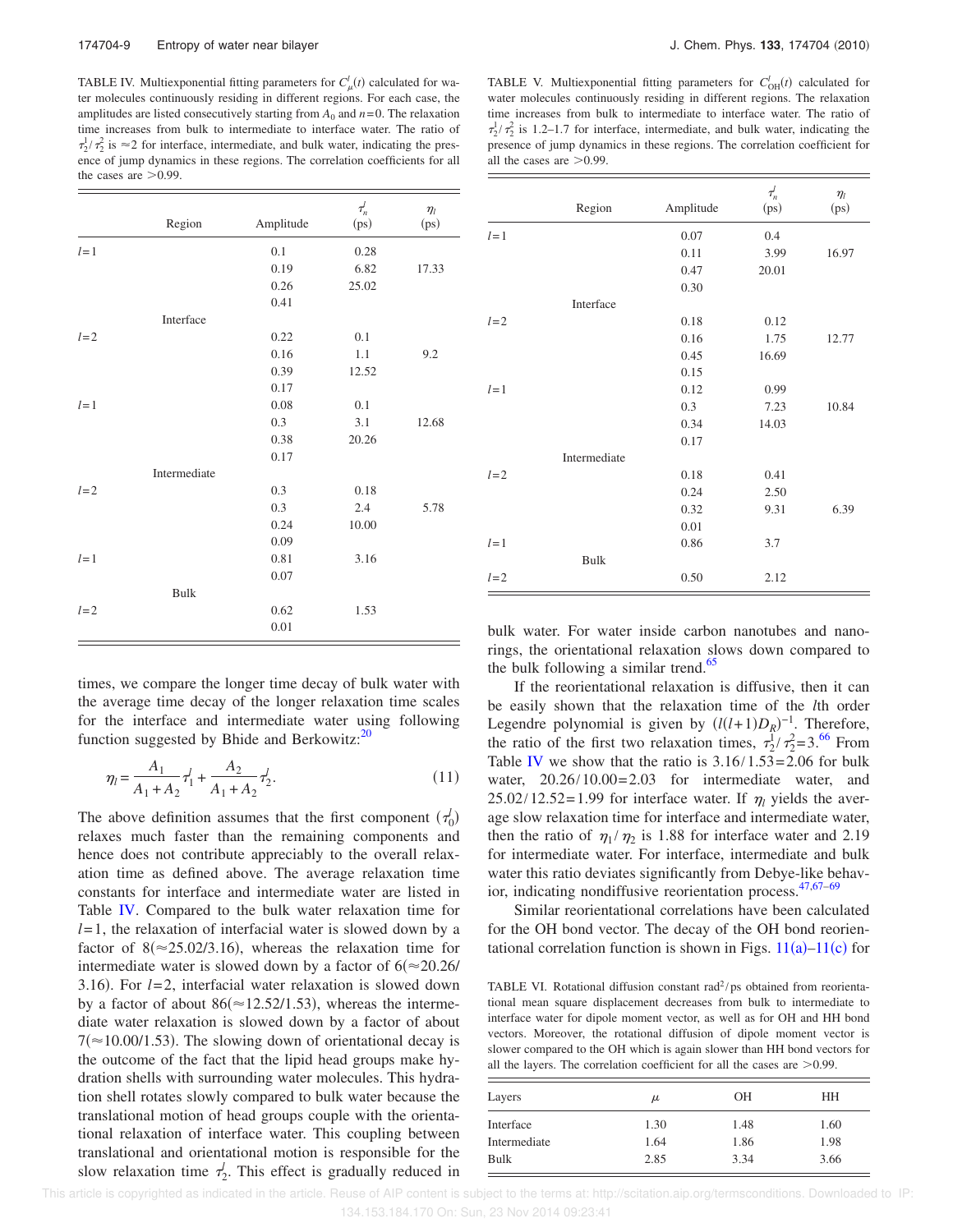

FIG. 11. Reorientational correlation function  $C_{OH}^{l}$  for OH bond vector for  $l=1,2.$ 

interface, intermediate and bulk water, respectively. We fit the correlation function with Eq.  $(10)$  to extract different relaxation time scales which are presented in Table V. The ratio of  $\tau_2^1/\tau_2^2$  equals 1.19 for interface water, 1.56 for intermediate water, and 1.74 for bulk water. Hence, we observe that the OH bond vector relaxation follows a trend which is qualitatively similar to that of the dipole moment vector.

One should note that we have calculated reorientational behavior of water molecules at a fixed hydration level -28.55 unlike previous investigations of reorientational dynamics at different hydration levels. $\frac{70}{6}$ 



FIG. 12. Rotational mean square displacement,  $\Delta \phi^2(t)$ , rad<sup>2</sup>/ps, for HH, OH, and dipole moment vector for water in three layers. Solid lines: bulk water, dotted lines: intermediate water, and dashed lines: interface water. Color code: black:  $\mu$ , green: OH, red: HH.

We next evaluate the rotational mean square displacement (RMSD) for water molecules in the three layers. This is a quantity analogous to the translational mean-squared displacement and was originally calculated to characterize the rotational dynamical heterogeneity in glassy water. $\frac{71}{1}$  The rotational angular displacement  $[\phi_i(t) - \phi_i(0)]$  is described as the total angular displacement by vectors for discrete time steps of size  $\delta t$  as follows:

$$
\phi_i(t) - \phi_i(0) = \sum_{n=0}^{m-1} \delta \phi_i(n \delta t, \delta t),
$$
\n(12)

where  $m=t/\delta t$ . A vector,  $\mathbf{p}_i(t)$ , fixed to the *i*th molecule at time *t* spans an angle  $\delta\theta = \cos^{-1}[\mathbf{p}_i(t) \cdot \mathbf{p}_i(t+\delta t)]$  and the vector  $\delta \phi_i(t, \delta t)$  is defined such that  $|\delta \phi_i(t, \delta t)| = \delta \theta$  and with its direction given by  $\mathbf{p}_i(t) \times \mathbf{p}_i(t + \delta t)$ . The numerical value of  $\delta t$ is taken as 0.4 fs in our calculation. The RMSD is given by

$$
\langle \Delta \phi^2(t) \rangle = \frac{1}{N} \sum_i \langle |\phi_i(t) - \phi_i(0)|^2 \rangle, \tag{13}
$$

where the angular brackets denote the averaging over time origins. The rotational diffusion coefficient is given by

$$
D_R = \lim_{t \to \infty} \frac{1}{4t} \langle \Delta \phi^2(t) \rangle.
$$
 (14)

The RMSD for water dipole moment  $\mu$ , the OH vector, and the HH vector in three layers for short times are shown in Fig. 12. The plot shows that the dipole moment relaxation is the slowest and the HH relaxation is the fastest for water molecules in all three layers which is in agreement with the behavior of reorientational correlation function. Bulk water is found to relax faster in comparison to water in the intermediate and the interface regions. For further confirmation, we calculate rotational diffusion constant for all three layers of water from the slopes of RMSD (shown in Fig. 12). The tabulated rotational diffusion constant in Table VI demonstrates that the rotational diffusion constant for the dipole moment is the slowest and that for HH vector is the fastest for all the three layers. Comparisons of the diffusion constant of dipole moment vector as well as OH and HH vector, for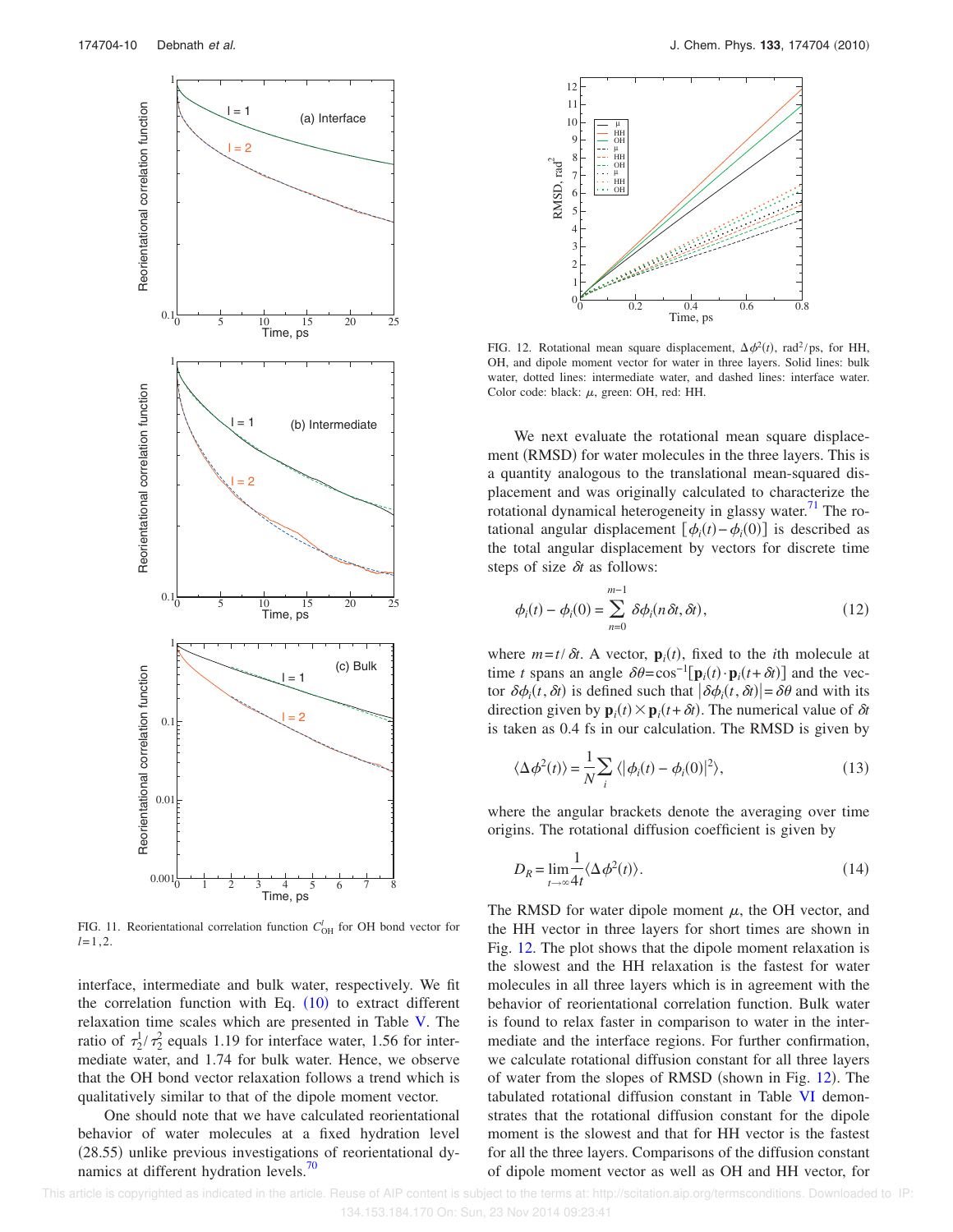TABLE VII. Entropy of water in three different hydration layers of the bilayer.  $S_{trans} = S_{vib} + S_{conf}$  and  $S_{\text{tot}} = S_{\text{rot}} + S_{\text{trans}}.$ 

| Properties                                 | Interface        | Intermediate     | Bulk             |
|--------------------------------------------|------------------|------------------|------------------|
| $g_T(\omega=0)$ (10 <sup>-2</sup> cm)      | 0.09             | 0.21             | 0.74             |
| $g_R(\omega=0)$ (10 <sup>-4</sup> cm)      | 0.93             | 1.43             | 1.91             |
| Translational librational peak $(cm^{-1})$ | 63.89            | 57.22            | 42.22            |
| Rotational librational peak $(cm^{-1})$    | 584.44           | 558.33           | 503.89           |
| Fluidicity factor $(f)$                    | $0.08 \pm 0.01$  | $0.13 \pm 0.06$  | $0.25 \pm 0.01$  |
| $S_{\text{vib}}$ (J/mol/K)                 | $36.62 \pm 0.47$ | $35.27 \pm 0.54$ | $31.34 \pm 1.23$ |
| $S_{\text{conf}}(J/mol/K)$                 | $5.87 \pm 1.01$  | $9.81 \pm 0.89$  | $21.02 \pm 1.37$ |
| $S_{trans}$ (J/mol/K)                      | $42.49 \pm 0.72$ | $45.08 \pm 0.53$ | $52.36 \pm 0.50$ |
| $S_{\rm rot}$ (J/mol/K)                    | $5.87 \pm 0.11$  | $6.28 \pm 0.29$  | $8.16 \pm 0.16$  |
| $S_{\text{tot}}$ (J/mol/K)                 | 48.36            | 51.36            | 60.52            |

three layers of water, shows that the rotational dynamics is slowest for the interfacial water and fastest for the bulk.

### **D. Water entropy**

We compute entropy of water molecules in each layer using the 2PT model developed by Lin *et al.*<sup>27</sup> The density of states  $(g(v))$  of the system is partitioned into a gaslike and solidlike component

$$
g(\nu) = g^{g}(\nu) + g^{s}(\nu),
$$
\n(15)

where  $g^{\text{g}}(\nu)$  is the gaslike diffusive component and  $g^{\text{s}}(\nu)$  is the solidlike component. One can calculate entropy of the system by weighting the individual density of states with proper functions as follows:

$$
S = \int_0^\infty g^g(\nu) W_S^g(\nu) + \int_0^\infty g^s(\nu) W_S^s(\nu), \tag{16}
$$

where  $W_S^s(\nu)$  is the weighting function of a harmonic oscillator assuming each mode in the solid phase is a harmonic oscillator and  $W_S^g(v)$  is the weighting function of the gas component described by a hard sphere fluid. In Eq.  $(16)$ ,  $W<sub>S</sub><sup>s</sup>(\nu)$  can be written as

$$
W_S^s(\nu) = \frac{\beta \hbar \nu}{\exp(\beta \hbar \nu) - 1} - \ln[1 - \exp(-\beta \hbar \nu)],\tag{17}
$$

where  $\beta = 1/kT$  and  $\hbar = h/2\pi$ , where *h* is the Planck's constant. In Eq.  $(16)$ ,

$$
W_S^g(\nu) = \frac{1}{3} \frac{S^{HS}}{k},
$$
\n(18)

where  $S<sup>HS</sup>$  is the hard sphere entropy determined from the Carnahan–Starling equation of state.<sup>72</sup> The entropy obtained from the solidlike component is known as the vibrational entropy and the one obtained from the gaslike component is known as the configurational entropy. Hence, with a knowledge of the density of states, the corresponding entropy contribution can be evaluated.

The gaslike density of states is calculated using the hard sphere diffusive model as

$$
g^{g}(\nu) = g^{\text{HS}}(\nu) = \frac{g_0}{1 + (g_0 \nu / 12 fN)^2},\tag{19}
$$

where  $g_0$  is  $g^T(\nu=0)$  described previously and *f* is a so called fluidicity factor.  $f=1$  describes that the system as a hard sphere gas at the higher temperatures and/or low density limit without a solidlike component and *f* = 0 describes the system as a solid in the high density limit without a gaslike component defining *f* proportional to the diffusivity. Using the self-diffusivity of the system  $D$ , determined from Eq.  $(6)$ , *f* is written as follows:

$$
f = \frac{D(T, \rho)}{D_0^{\text{HS}}(T, \rho; \sigma^{\text{HS}})},
$$
\n(20)

where  $D_0^{\text{HS}}$  is the hard sphere diffusivity in the zero pressure limit<sup>73</sup> and  $\sigma$ <sup>HS</sup> is the hard sphere diameter. In terms of normalized diffusivity  $\Delta$ , a universal expression for *f* is obtained as

$$
2\Delta^{-9/2}f^{15/2} - 6\Delta^{-3}f^5 - \Delta^{-3/2}y^{7/2} + 6\Delta^{-3/2}f^{5/2} + 2f - 2 = 0
$$
\n(21)

and  $\Delta$  is expressed in terms of  $g_0$  as follows:

$$
\Delta(T,\rho,m,g_0) = \frac{2g_0}{9N} \left(\frac{\pi KT}{m}\right)^{1/2} \rho^{1/3} \left(\frac{6}{\pi}\right)^{2/3}.
$$
 (22)

As we know  $g^T(0)$  from simulation,  $\Delta$  is calculated using above equation which is again used to get fluidicity factor from Eq. (21). Knowing  $g_0$  and *f*, we calculate  $g^g(v)$  using Eq. (19) and  $g^s(0)$  using  $g^s(\nu) = g^T(\nu) - g^g(\nu)$ .

The values of entropy in different layers are shown in Table VII. We calculate vibrational entropy  $(S_{vib})$  and configurational entropy  $(S_{\text{conf}})$  of water molecules in each layer using the equations described above. The values of the vibrational entropy decrease from interface to intermediate and intermediate to bulk. This can be understood by examining the translational librational peak values in Table VII as well as the translational power spectra in Fig.  $8(a)$ . The librational peak positions show a blueshift from bulk water to intermediate water to interface water. The power spectra broaden from bulk to intermediate to interface water. As the vibrational entropy is calculated from the area under the curve of the translational power spectra using Eq.  $(17)$ , the broadening in the power spectra reflects in the increment in vibra-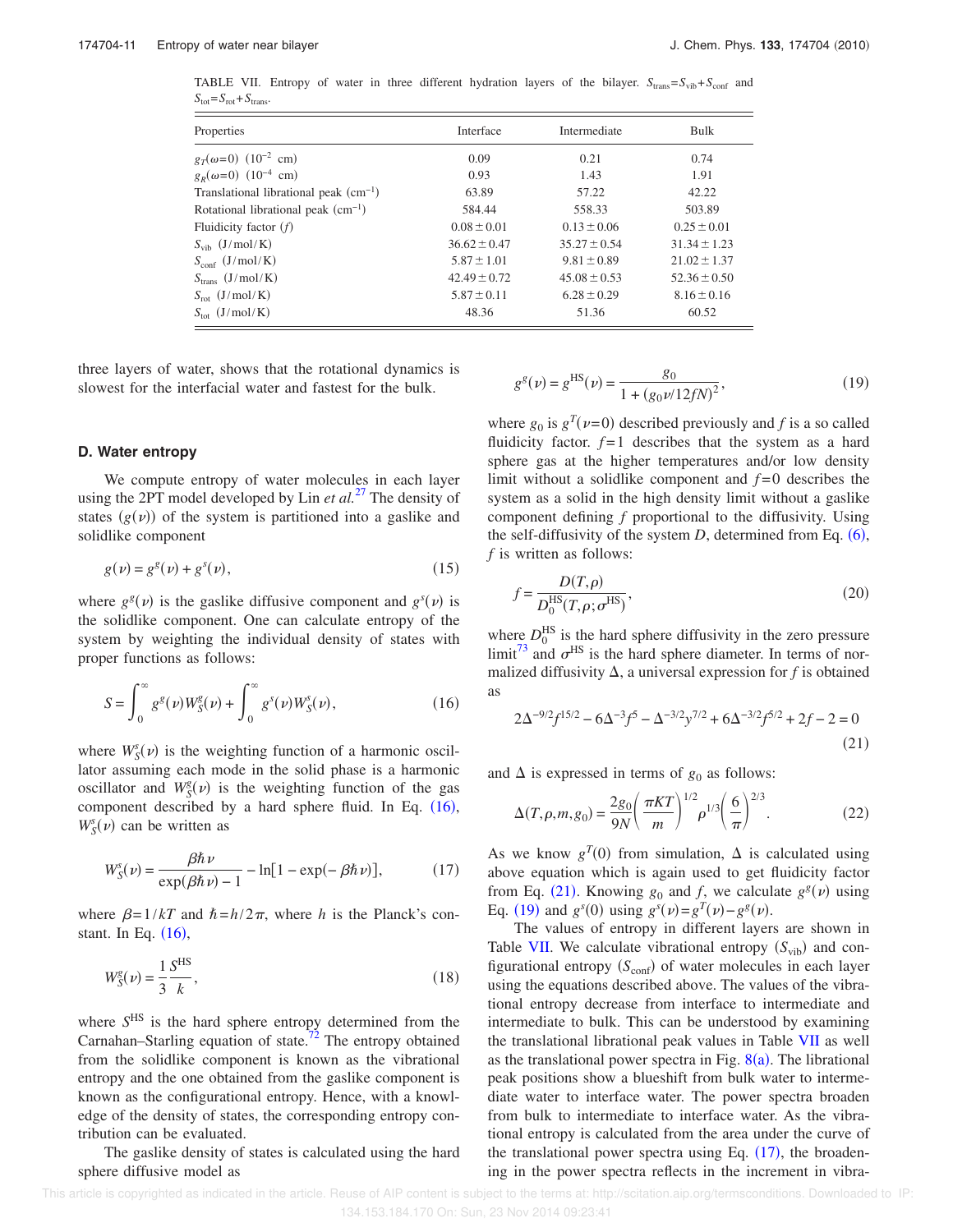TABLE VIII. Entropic contribution to the free energy change for some processes.

| Process                                    | Temperature<br>(K) | Entropic<br>change,<br>$T\Delta S$<br>(kJ/mol) |
|--------------------------------------------|--------------------|------------------------------------------------|
| Release of water from interface to bulk    | 300                | $3.65 \pm 0.18$                                |
| Release of water from intermediate to bulk | 300                | $2.75 \pm 0.16$                                |
| Melting of ice                             | 273                | 6.03                                           |

tional entropy from bulk water to intermediate to interface water. The configurational entropies  $S_{\text{conf}}$ , calculated from the gaslike component of density of states, for water in three layers, show the reverse order compared to that of vibrational entropy. This is explained by the increased value of fluidicity factor in Table VII from interface to intermediate to bulk water. The translational as well as rotational entropies increase from interface water to intermediate to bulk, demonstrating the bound nature of water near bilayer head groups. On comparing total entropy of water molecules in different layers, it is clear that water in the interface region are more ordered than the intermediate water, which are more ordered than bulk. The total entropy for bulk-like water away from bilayer from our calculation is 60.52 JK<sup>-1</sup> mol<sup>-1</sup>. Note that in our simulations this bulk-like region of water is small due to the low hydration numbers used in our study. Hence, the density of water in this region is lower than that of bulk water. So we carried out an NVT simulation for 512 bulk SPC water molecules at 298 K and at a density of 1 g/cc for 100 ps. Entropy for bulk water from our simulation is 63.9 JK<sup> $-1$ </sup> mol<sup> $-1$ </sup>, whereas the reported value is  $65.10 \pm 3.35 \text{ JK}^{-1} \text{ mol}^{-1}$  obtained from a finite difference method.<sup>31</sup>

We compare the entropic change  $(T\Delta S)$  associated with the process of release of water from interface to bulk and intermediate to bulk with that of the melting of ice in Table VIII, as both involve delocalization of water molecules. At 300 K, the change in entropy due to release of water from interface to bulk is 3.65 kJ/mol and from intermediate to bulk water is 2.75 kJ/mol, whereas the change in entropy due to melting of ice is 6.03 kJ/mol at 273 K. Hence the increase in entropy associated with the transfer of water from the interface and intermediate regions to bulk water is significant when compared to the entropy change due to melting.

To confirm whether the initial 3 ns NVT run was sufficient for equilibrating the system, we performed a 10 ns NVT simulation and the entropy was recalculated. The comparison of the results from these two calculations are shown in Table IX. The result from the 10 ns run did not vary significantly from the 3 ns run.

We also carried out another 10 ns NVT simulation with excess water where the resulting *d*-spacing for the bilayer is 10.08 nm. In our earlier set of simulations the *d*-spacing for the bilayer was 6.43 nm. The results for this larger *d*-spacing calculation are shown in Table  $X$ . We do not find any significant difference for the bulk entropy between two different systems.

## **IV. CONCLUSIONS**

We have demonstrated the unusual dynamical and thermodynamical behavior of water in the vicinity of the lipid bilayer. Using a simple criterion based on the water density profile along bilayer normal, water is classified into three layers of water: interface water near bilayer head groups, intermediate water, and far water denoted as bulk. The presence of the head group affects the translational and the reorientational diffusion of the nearby water molecules. The translational diffusion of water in the interface and intermediate layer is significantly slower than that of bulk. The librational motions of interface and intermediate water are more restricted compared to bulk. We have compared the reorientational time correlation functions for the water dipole and HH and OH bond vectors of water in the three layers and found that the interfacial water appears to be significantly different than the water in the bulk. The bound water molecules in the interface exhibit slower relaxation with the longest component around several tens of picoseconds, while the intermediate water molecules show relatively faster relaxation. However, the bulk water molecules exhibit fastest relaxation when compared to the interface or intermediate water.

An important finding of the present work is the difference in the vibrational spectral features of the interfacial water molecules with that of bulk water. We observe a blueshift of 22 cm−1 from bulk to interface water and 15 cm−1 from bulk to intermediate water in the librational peak position of translational power spectra and 81 cm−1 from bulk to interface water and 54 cm−1 from bulk to intermediate water in the librational peak position of rotational spectra. This result is consistent with the observations on the relative effects of the interface on translational diffusion of water molecules and their orientational relaxation. The rotational diffusion is also strongly affected by the bilayer head groups. For dipole moments and HH, OH bond vectors, the rotational diffusion is slower near bilayer interface compared to the intermediate

TABLE IX. Comparison of entropy of water in three different hydration layers of the bilayer after 10 and 3 ns equilibration run.  $S_{\text{tot}} = S_{\text{rot}} + S_{\text{trans}}$ .

|                         |                  | Interface       |                                                    | Intermediate    |                  | Bulk             |
|-------------------------|------------------|-----------------|----------------------------------------------------|-----------------|------------------|------------------|
| Properties              | $10$ ns          | 3 <sub>ns</sub> | $10$ ns                                            | 3 <sub>ns</sub> | $10$ ns          | $3$ ns           |
| $S_{trans}$ (J/mol/K)   | $41.72 \pm 0.33$ |                 | $42.49 \pm 0.72$ $47.91 \pm 0.71$ $45.08 \pm 0.53$ |                 | $53.02 \pm 0.51$ | $52.36 \pm 0.50$ |
| $S_{\rm rot}$ (J/mol/K) | $5.53 \pm 0.09$  | $5.87 + 0.11$   | $7.17 + 0.22$                                      | $6.28 \pm 0.29$ | $7.44 + 1.68$    | $8.16 \pm 0.16$  |
| $S_{tot}$ (J/mol/K)     | 47.25            | 48.36           | 55.08                                              | 51.36           | 60.46            | 60.52            |

 This article is copyrighted as indicated in the article. Reuse of AIP content is subject to the terms at: http://scitation.aip.org/termsconditions. Downloaded to IP: 134.153.184.170 On: Sun, 23 Nov 2014 09:23:41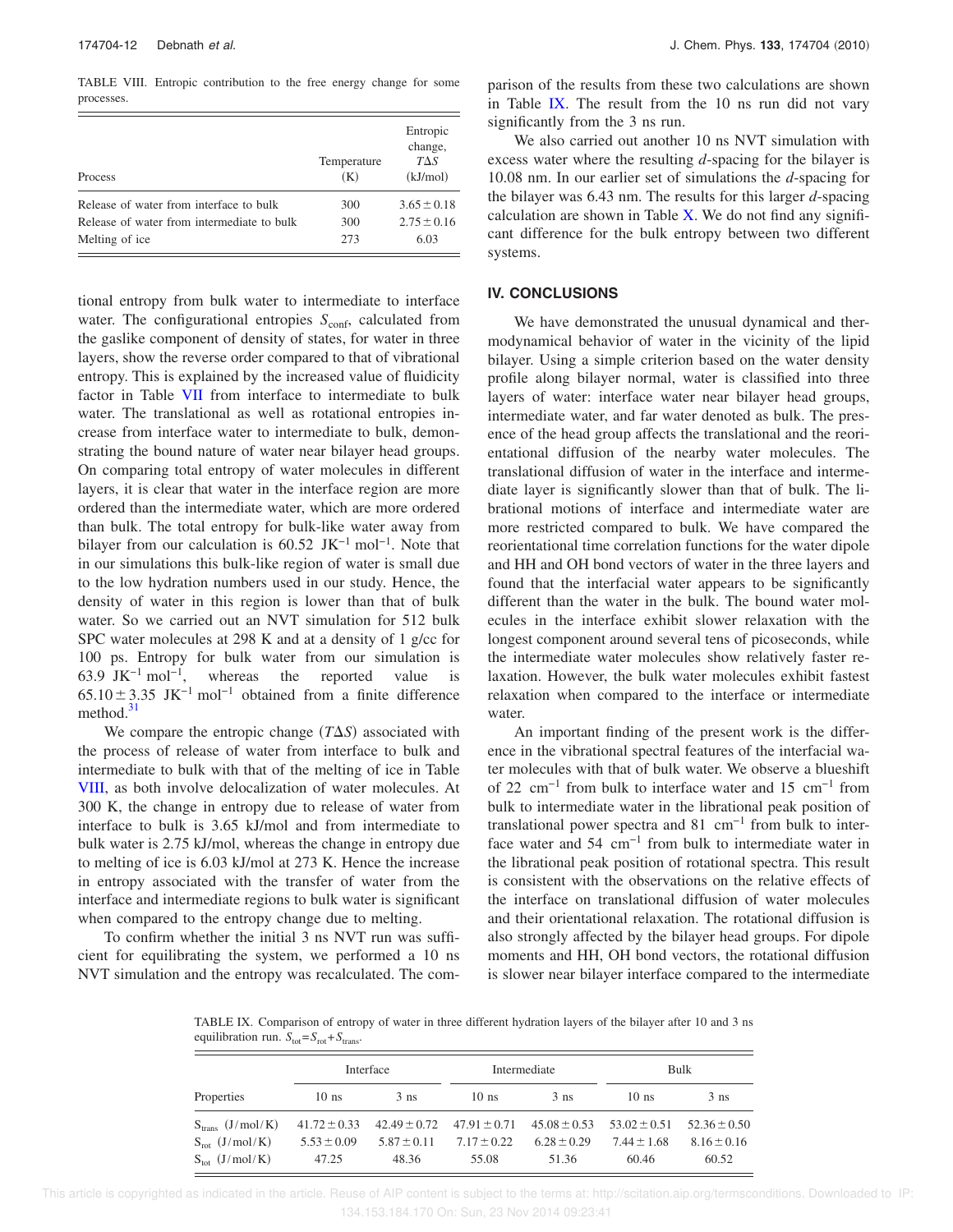TABLE X. Comparison of entropy for bulk water between systems having *d*-spacing of 10.08 and 6.43 nm.

|                            | <b>Bulk</b>                   |                              |  |  |
|----------------------------|-------------------------------|------------------------------|--|--|
| Properties                 | $d$ -spacing<br>(nm)<br>10.08 | $d$ -spacing<br>(nm)<br>6.43 |  |  |
| $S_{trans}$ (J/mol/K)      | $53.45 \pm 0.11$              | $52.36 \pm 0.50$             |  |  |
| $S_{\text{rot}}$ (J/mol/K) | $7.6 \pm 1.4$                 | $8.16 \pm 0.16$              |  |  |
| $S_{\text{tot}}$ (J/mol/K) | 61.05                         | 60.52                        |  |  |

which is again slower compared to the bulk. The ratio of reorientational relaxation time for Legendre polynomials 1 and 2 for interface and intermediate water is 2, indicating that the jump dynamics is present in the water in both the layers.

We have calculated the entropy of the water molecules in the interface water near the bilayer head groups, as well as in the intermediate layer and bulk water using the recently developed method by Lin *et al.*<sup>27,29</sup> The present work states that the entropy of interface water is lower than that of intermediate water which is again lower than bulk water. The entropy change due to release of water molecules from interfacial region of bilayer to the intermediate region  $(3 \text{ J/mol/K})$ and from intermediate to bulk  $(9.16 \text{ J/mol/K})$  is quite significant compared to the entropy release associated with the melting of ice  $(22.1 \text{ J/mol/K})$ . So water molecules in the interfacial region are ordered compared to those in bulk. This ordering is further confirmed from the slow reorientational relaxation time of the interfacial water compared to intermediate and bulk water. The increased ordering of the water in the solvation shell near lipid head groups might indicate the evidence of theoretical "iceberg" water model $^{74}$  which has been recently tested by the mid-IR spectroscopy experiments<sup>75</sup> and has been discussed in detail in the context of the origin of hydrophobic effect.<sup>76</sup>

## **ACKNOWLEDGMENTS**

We would like to thank Procter and Gamble, USA for financial support.

- <sup>1</sup>K. Gawrisch, H. C. Gaede, M. Mihailescu, and S. H. White, Eur. Biophys. J. 36, 281 (2007).
- <sup>2</sup>D. E. Metzler, *Biochemistry: The Chemical Reactions of Living Cells*, 2nd ed. (Harcourt/Academic, San Diego, 2001).
- <sup>3</sup> J. Teissie, M. Prats, A. LeMassu, L. C. Stewart, and M. Kates, Biochemistry 29, 59 (1990).
- <sup>4</sup>M. Pasenkiewicz-Gierula, Y. Takaoka, H. Miyagawa, K. Kitamura, and A. Kusumi, Biophysik **76**, 1228 (1999).
- <sup>5</sup> B. Bagchi, Chem. Rev. (Washington, D.C.) 105, 3197 (2005).
- <sup>6</sup>C. P. Swaminathan, N. Surolia, and A. Surolia, J. Am. Chem. Soc. **120**, 5153 (1998).
- <sup>7</sup>B. Jayaram and T. Jain, Annu. Rev. Biophys. Biomol. Struct. **33**, 343  $(2004).$
- <sup>8</sup> N. Nandi and B. Bagchi, J. Phys. Chem. B 101, 10954 (1997).
- <sup>9</sup> J. Milhaud, Biochim. Biophys. Acta 1663, 19 (2004).
- $^{10}$ E. A. Disalvo, F. Lairion, F. Martini, E. Tymczyszyn, M. Frías, H. Almaleck, and G. J. Gordillo, Biochim. Biophys. Acta 1778, 2655 (2008).
- <sup>11</sup>W. Zhao, D. E. Moilanen, E. E. Fenn, and M. D. Fayer, J. Am. Chem. Soc. 130, 13927 (2008).
- <sup>12</sup> J. F. Nagle and S. Tristram-Nagle, Biochim. Biophys. Acta **1469**, 159  $(2000).$

 $13$  S. Tristram-Nagle and J. F. Nagle, Chem. Phys. Lipids  $127$ , 3  $(2004)$ .

- <sup>14</sup> I. R. Piletic, D. E. Moilanen, D. B. Spry, N. E. Levinger, and M. D. Fayer, J. Phys. Chem. A 110, 4585 (2006).
- <sup>15</sup>D. E. Moilanen, D. B. Spry, N. E. Levinger, and M. D. Fayer, J. Am. Chem. Soc. 129, 14311 (2007).
- <sup>16</sup> K. V. Damodaran and J. K. M. Merz, Langmuir 9, 1179 (1993).
- <sup>17</sup>M. Pasenkiewicz-Gierula, Y. Takaoka, H. Miyagawa, K. Kitamura, and A. Kusumi, J. Phys. Chem. A 101, 5596 (1997).
- <sup>18</sup>C. F. Lopez, S. O. Nielsen, M. L. Klein, and P. B. Moore, J. Phys. Chem. **B** 108, 6603 (2004).
- <sup>19</sup>T. Róg, K. Murzyn, and M. Pasenkiewicz-Gierula, Chem. Phys. Lett. **352**, 323 (2002).
- <sup>20</sup> S. Y. Bhide and M. L. Berkowitz, J. Chem. Phys. **125**, 094713 (2006).
- $2^{21}$ Z. Zhang and M. L. Berkowitz, J. Phys. Chem. B 113, 7676  $(2009)$ .
- $^{22}$  J. Åqvist, C. Medina, and J. E. Samuelsson, Protein Eng. 7, 385 (1994).
- <sup>23</sup> Y. Y. Sham, Z. T. Chu, H. Tao, and A. Warshel, Proteins **39**, 393 (2000).
- <sup>24</sup>F. S. Lee, Z.-T. Chu, M. B. Bolger, and A. Warshel, Protein Eng. **5**, 215 -1992.
- $^{25}$  J. Florián and A. Warshel, J. Phys. Chem. B  $103$ , 10282 (1999).
- $^{26}$ B. Jana, S. Pal, P. K. Maiti, S.-T. Lin, J. T. Hynes, and B. Bagchi, J. Phys. **Chem. B 110**, 19611 (2006).
- <sup>27</sup>S.-T. Lin, M. Blanco, and W. A. Goddard, J. Chem. Phys. **119**, 11792  $(2003).$
- <sup>28</sup>S.-T. Lin, P. K. Maiti, and W. A. Goddard, J. Phys. Chem. B **114**, 8191  $(2010).$
- <sup>29</sup>S.-T. Lin, P. K. Maiti, and W. A. Goddard, J. Phys. Chem. B **109**, 8663  $(2005).$
- <sup>30</sup> P. K. Maiti and B. Bagchi, Nano Lett. **6**, 2478 (2006).
- <sup>31</sup>L. Wang, R. A. Friesner, and B. J. Berne, J. Chem. Theory Comput. **5**, 1462 (2009).
- <sup>32</sup> R. H. Henchman, J. Chem. Phys. **126**, 064504 (2007).
- <sup>33</sup>M. Klefas-Stennett and R. H. Henchman, J. Phys. Chem. B **112**, 9769 (2008).<br><sup>34</sup> J. Zielkiewicz, J. Phys. Chem. B **112**, 7810 (2008).
- 
- <sup>35</sup> M. A. R. Sharma and C. Chakravary, Mol. Phys. **106**, 1925 (2008).
- <sup>36</sup>K. Murzyn, W. Zhao, M. Karttunen, M. Kurdziel, and T. Róg, BioInterphases **1**, 98 (2006).<br><sup>37</sup>G. Garberoglio, M. Sega, and R. Vallauri, J. Chem. Phys. **126**, 125103
- $(2007).$
- <sup>38</sup>See topologies for http://moose.bio.ucalgary.ca/index.php?page Structures\_and\_Topologies.
- <sup>39</sup>D. van der Spoel, E. Lindahl, B. Hess, A. R. van Buuren, E. Apol, P. J. Meulenhoff, D. P. Tieleman, A. L. T. M. Sijbers, K. A. Feenstra, R. van Drunen, and H. J. C. Berendsen, GROMACS User Manual, version 3.3  $(2006).$
- <sup>40</sup>H. Berendsen, J. P. M. Postma, W. F. van Gunsteren, and J. Hermans, Intermolecular Forces edited by B. Pullman (Reidel, Dordrecht, 1981).
- <sup>41</sup> P. Mark and L. Nilsson, J. Phys. Chem. A **105**, 9954 (2001).
- <sup>42</sup>H. J. C. Berendsen, J. P. M. Postma, W. F. van Gunsteren, A. Dinola, and J. R. Hak, J. Chem. Phys. **81**, 3684 (1984).
- <sup>43</sup>H. J. C. Berendsen, D. van der Spoel, and R. van Drunen, Comput. Phys. **Commun. 91**, 43 (1995).
- $^{44}$  E. Lindahl, B. Hess, and D. van der Spoel, J. Mol. Model.  $7, 306$  (2001).
- <sup>45</sup> K. V. Damodaran and K. M. Merz, Biophys. J. 66, 1076 (1994).
- <sup>46</sup>C. Rocchi, A. R. Bizzarri, and S. Cannistraro, , Phys. Rev. E **57**, 3315 -1998.
- $^{47}$ D. Laage and J. T. Hynes, Science 311, 832 (2006).
- <sup>48</sup> D. Laage and J. T. Hynes, Chem. Phys. Lett. **433**, 80 (2006).
- <sup>49</sup>D. Laage and J. T. Hynes, Proc. Natl. Acad. Sci. U.S.A. **104**, 11167  $(2007).$
- <sup>50</sup> D. Laage and J. T. Hynes, J. Phys. Chem. B 112, 14230 (2008).
- <sup>51</sup> B. Jana, S. Pal, and B. Bagchi, J. Phys. Chem. B 112, 9112 (2008).
- $52$  N. Levinger and L. Swafford, Annu. Rev. Phys. Chem.  $60$ , 385  $(2009)$ .
- <sup>53</sup>D. E. Moilanen, E. E. Fenn, D. Wong, and M. D. Fayer, J. Chem. Phys. 131, 014704 (2009).
- <sup>54</sup>D. E. Moilanen, E. E. Fenn, D. Wong, and M. D. Fayer, J. Phys. Chem. **B** 113, 8560 (2009).
- <sup>55</sup> R. L. A. Timmer and H. J. Bakker, J. Phys. Chem. A 113, 6104 (2009).
- <sup>56</sup> J. Chowdhary and B. M. Ladanyi, J. Phys. Chem. B **112**, 6259 (2008).
- <sup>57</sup> D. Laage, J. Phys. Chem. B 113, 2684 (2009).
- <sup>58</sup> D. Laage and H. T. Hynes, J. Phys. Chem. B 112, 7697 (2008).
- <sup>59</sup>K. Winkler, J. Lindner, H. Bürsing, and P. Vöhringer, J. Chem. Phys. 113, 4674 (2000).
- <sup>60</sup> H. Cang, V. Novikov, and M. Fayer, J. Chem. Phys. **118**, 2800 (2003).